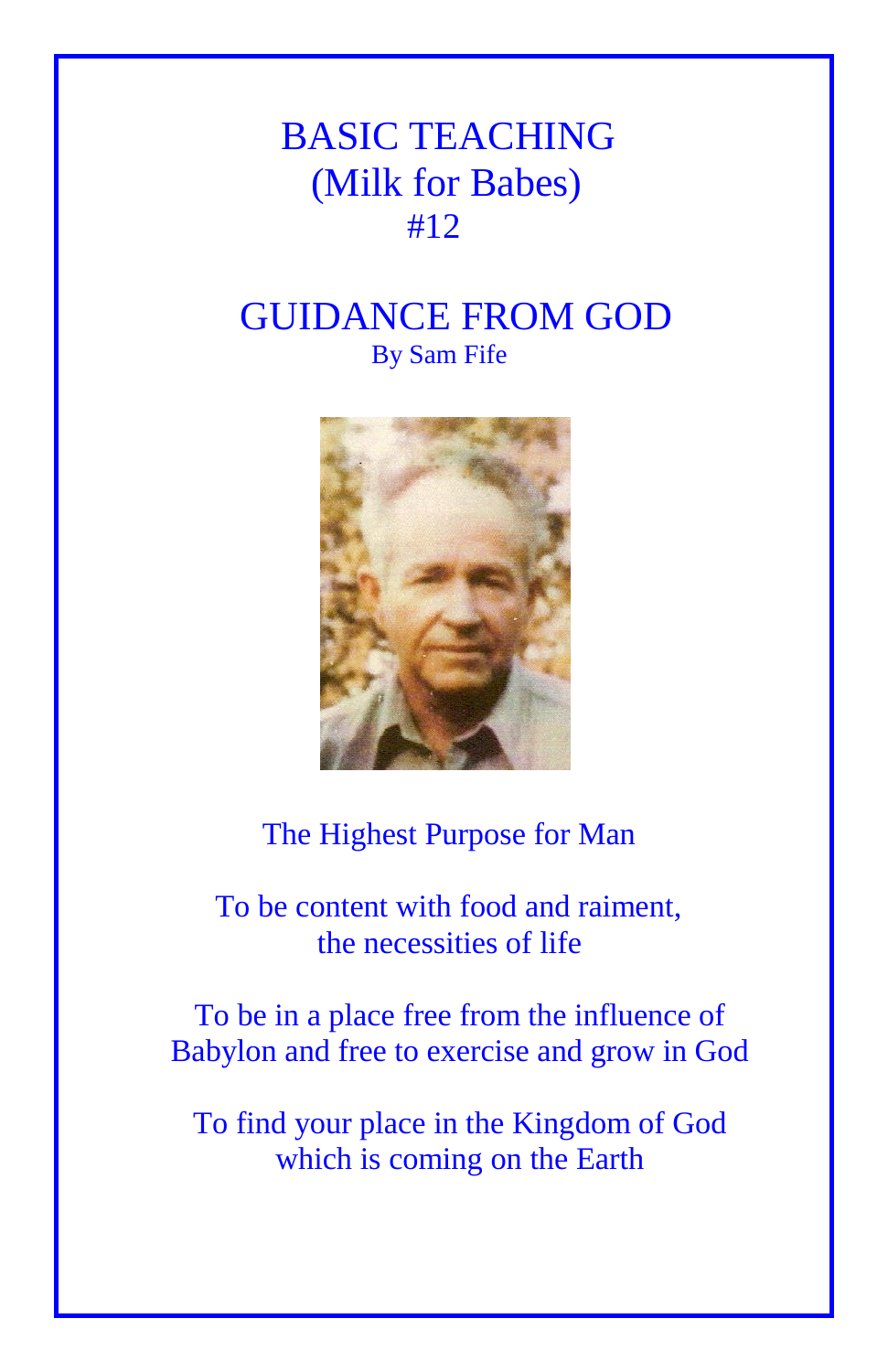Guidance From God by Sam Fife

### Part I

This is a study of guidance from God, the Holy Spirit. When we say guidance, we do not mean simply teaching in the area of knowledge from Scripture. We do not mean simply guidance as to whether this is a sin or whether that is a sin, and whether it is all right to do this or whether it is all right to do that. We mean Divine guidance from the Holy Spirit so that we will have God's direction as to whether we should go here or go there, or whether we should do this or not do this. This is the area in which we will be studying.

Let me say first that concerning this subject we do not claim to be an infallible authority. We can only share those things which we have learned from the Scriptures and from our own experience in past years of following the Lord. The teachings that you will hear are not the ultimate that will be revealed on this subject by God to His servants in these last days. We do not claim to have arrived at all of the knowledge on the subject of guidance that can be had, nor do we claim to be able to walk in perfect, infallible guidance ourselves at this point in our spiritual growth.

In I Corinthians 13, beginning with the eighth verse, Paul explains to us that now, at this stage of our Christian growth, we see through a glass darkly. Now we are in the childlike stage, so to speak, and as such we use childish things - such as prophecy, tongues, interpretation, as Paul lists in I Corinthians 13:8. But he says that when that which is perfect is come, that which is in part shall be done away with. At this point in our Christian growth, we use that which is given to us but it is only in part - and some day that which is perfect is going to come in us. Then that which is in part, Paul says, shall be done away with. By the way, tongues, prophecy, knowledge shall not cease until that which is perfect comes in us. Let me state here in rebuttal to the argument presented by those who would decry and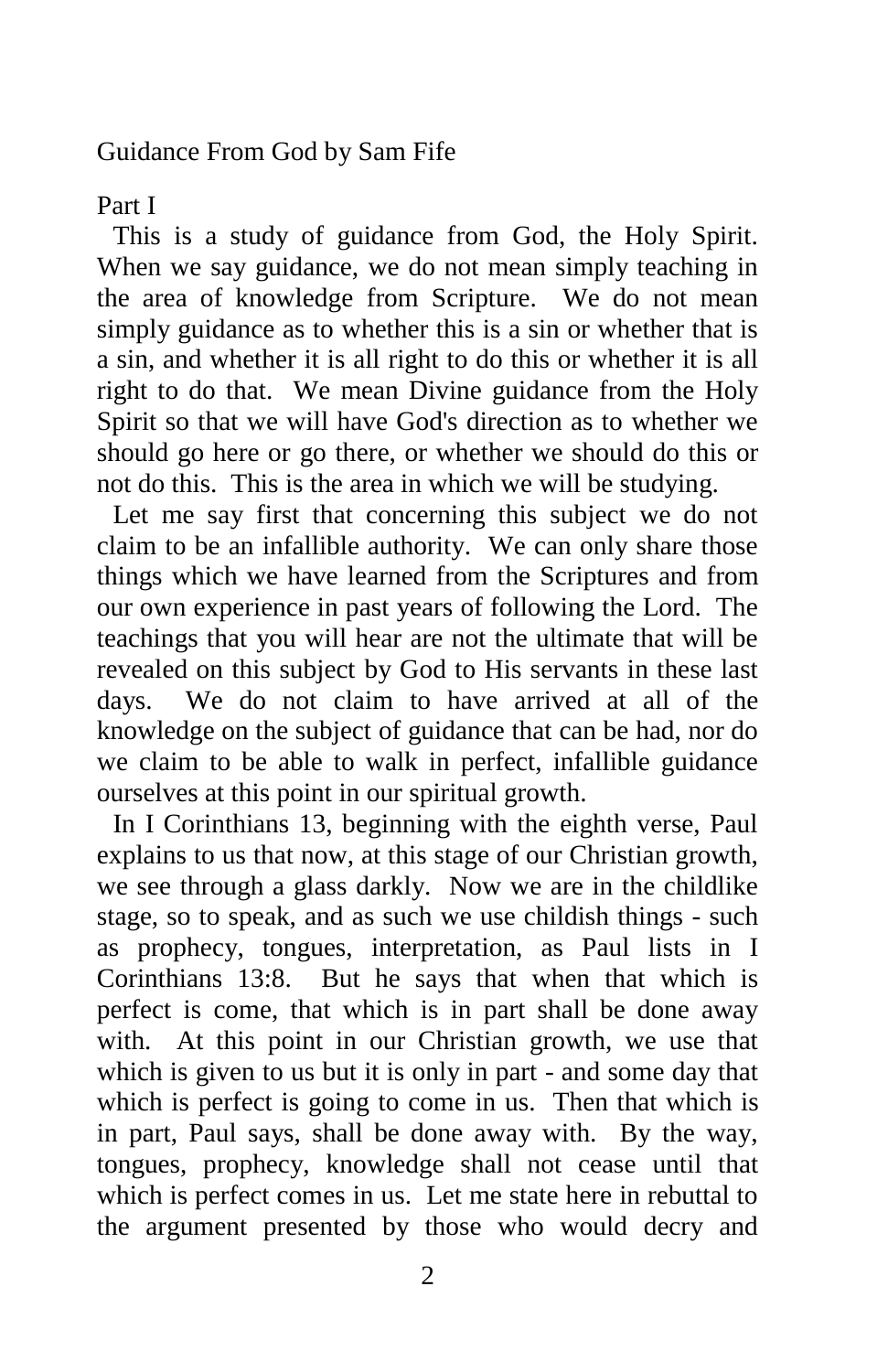detract from the gift of tongues: many Christians have interpreted this statement of Paul's, "When that which is perfect is come," to mean the coming of Jesus; but when Jesus comes, that which is imperfect will have come to an end because He is perfect. Actually, in I Corinthians 13 Paul was not talking about Jesus coming, but he was talking about that which is perfect coming - in us. This is made very clear. He said, "now we see in part."

He is talking about our in-partness. But when that which is perfect is come in us, then that which is in part in us shall be done away with. It says perfection will come to us in conjunction with the return of Jesus. There is a sense in which this will all come to pass when Jesus comes, but we want to stress that Paul was saying that when that which is perfect shall have come in us, then our in-partness will have been done away with. He said, "Now we see through a glass darkly, then we shall see face to face. Now we know in part, then we shall know even as we are known." Then we shall know all truth even as God knows all truth about us. When that day comes, we will then be walking in infallible guidance, never failing, never being misled, never being misguided; and this, of course, is what we are reaching toward.

But, since that which is perfect has not yet come in me, I can't claim to have infallible guidance, or that these teachings are the ultimate on the subject, or that I can even yet walk perfectly in all the truth that I see about guidance and that I will present to you in this study from the Scriptures. But at all times and in all points in our Christian growth, we must strive to do as well as we can. We must strive to know as much as we can about this subject of guidance. Also, we must strive to walk in all that has been revealed to us even as the Apostle Paul says, "whereunto we have attained; so let us also walk." And so we shall present to you this truth from the Scriptures, and from our own experience (which is a result of that which has been revealed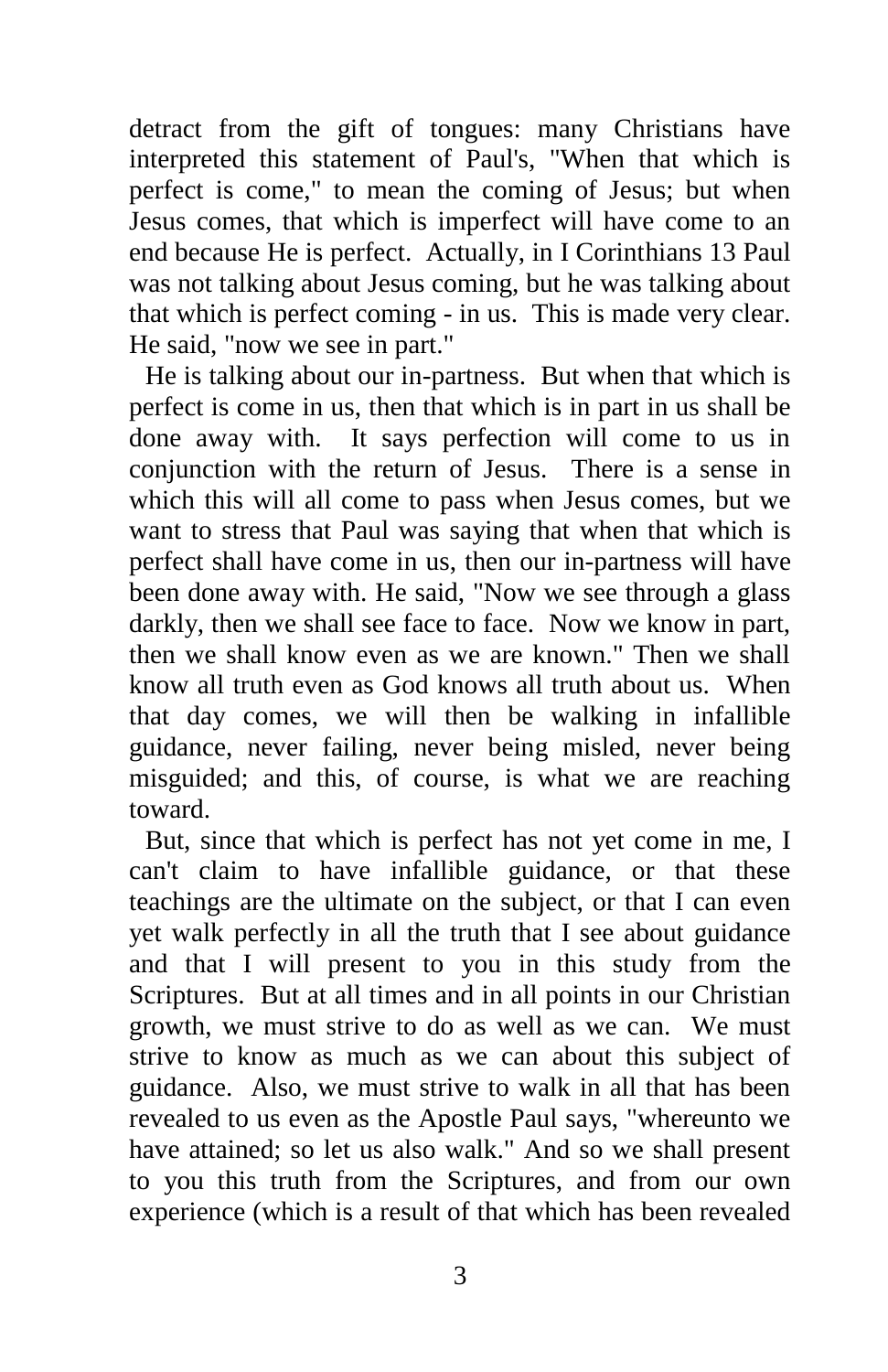to us from the Scriptures), and pray that God will make it a blessing to your heart.

Now let me state, first, that infallible guidance from the Holy Spirit is provided for us right now and is provided for us by God. The Scriptures very clearly reveal this. Please turn in your Bibles to Luke 12:11-12. Here Jesus, speaking to His disciples and to all of His disciples for all times said,

"And when they bring you unto the synagogues, and unto magistrates, and powers, take ye no thought how or what thing ye shall answer, or what ye shall say. For the Holy Ghost shall teach you in the same hour what ye ought to say."

Here it is clearly revealed to us by the Scriptures that infallible guidance is provided for us. This is one, of my favorite verses of Scripture. It sends the greatest thrill through my soul when I see its full meaning. For you see, Jesus knew that His disciples whom He was leaving in the world, both then and today, would often be brought before judges and counsels and placed on trial. He knew that their very lives would depend on the answers that they gave. And yet, He was so certain that there would be One with them who is so willing, so eager, at any given hour of trial or testing, to give them the very thoughts to think and the very words with which to answer. He knew this One would be so eager to do so, that all that was needed in order for Him to do so, was that they settle it not in their hearts beforehand that which they would answer. Jesus was so certain that the Holy Spirit would be with them to give them the very words to say and the thoughts to think in any of their trials and testings that He was willing to stake the lives of His disciples on it. He is still willing to stake the lives of His disciples on it. So this makes it very clear that such infallible guidance is provided or us.

Yea, that there is One ever with us, even the Holy Spirit, who is so willing at any given hour of trial or testing to give us the very thoughts to think and the words to say that the only thing He needs, in order for Him to do so, is for us to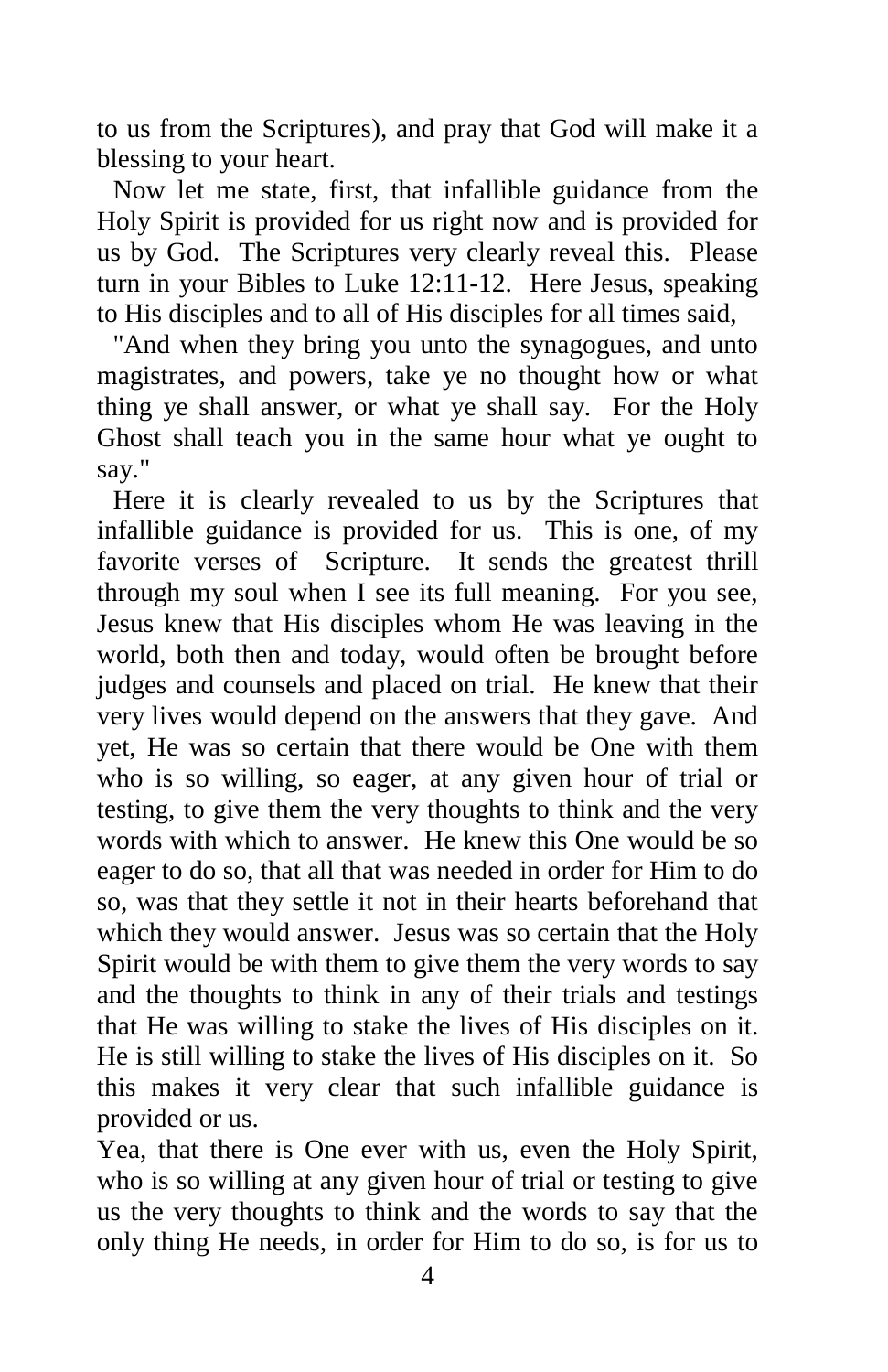settle it not in our hearts beforehand what we are going to say. It is at this very point that infallible guidance becomes fallible to us. For the problem is that we, instead of trusting in this One who is with us, and settling it not in our hearts beforehand what we are going to say; instead of believing that He is in us and that He will at any given moment give us the right thought and the right answer and the right move to make; instead of trusting Him to do so, we are always settling it in our hearts beforehand what we will do and what we will say. And thereby the infallible guidance that is provided for us becomes fallible and susceptible to error, not through the weakness of the provision of God, but through our own weakness.

So there are two reasons why we do not at this point walk in the infallible guidance of the Holy Spirit that is provided for us. One is the weakness of our own flesh, the fact that we have within our flesh aspirations, desires, lusts, weaknesses, which make us susceptible to temptations, to things other than that which is God's good will and purpose for us. Secondly, because there are demon spirits in the world who play upon, count upon, and use our fleshy weaknesses to deceive us out of the way of God and away from the leadership of the Holy Spirit, by presenting to us temptations, false ideas, and guidance's which appeal to the weaknesses and the desires of our flesh. Therefore, if we are not very careful we follow these guidance's.

Now, these guidance's are usually presented to us in such a sly manner, particularly when we are earnest Christians, that the spirits who present them make us think that they are the Holy Spirit speaking to us and leading us and guiding us. Out of the weakness of our flesh we are often quick to accept ideas which are tempting and delicious to our appetite but against the will of God for us. We are often quick to believe these seducing spirits, yea, even to count them as being the Spirit of God and accept them as the Spirit of God. Therefore, it is in this area that our guidance becomes fallible, through the weakness of our own flesh and through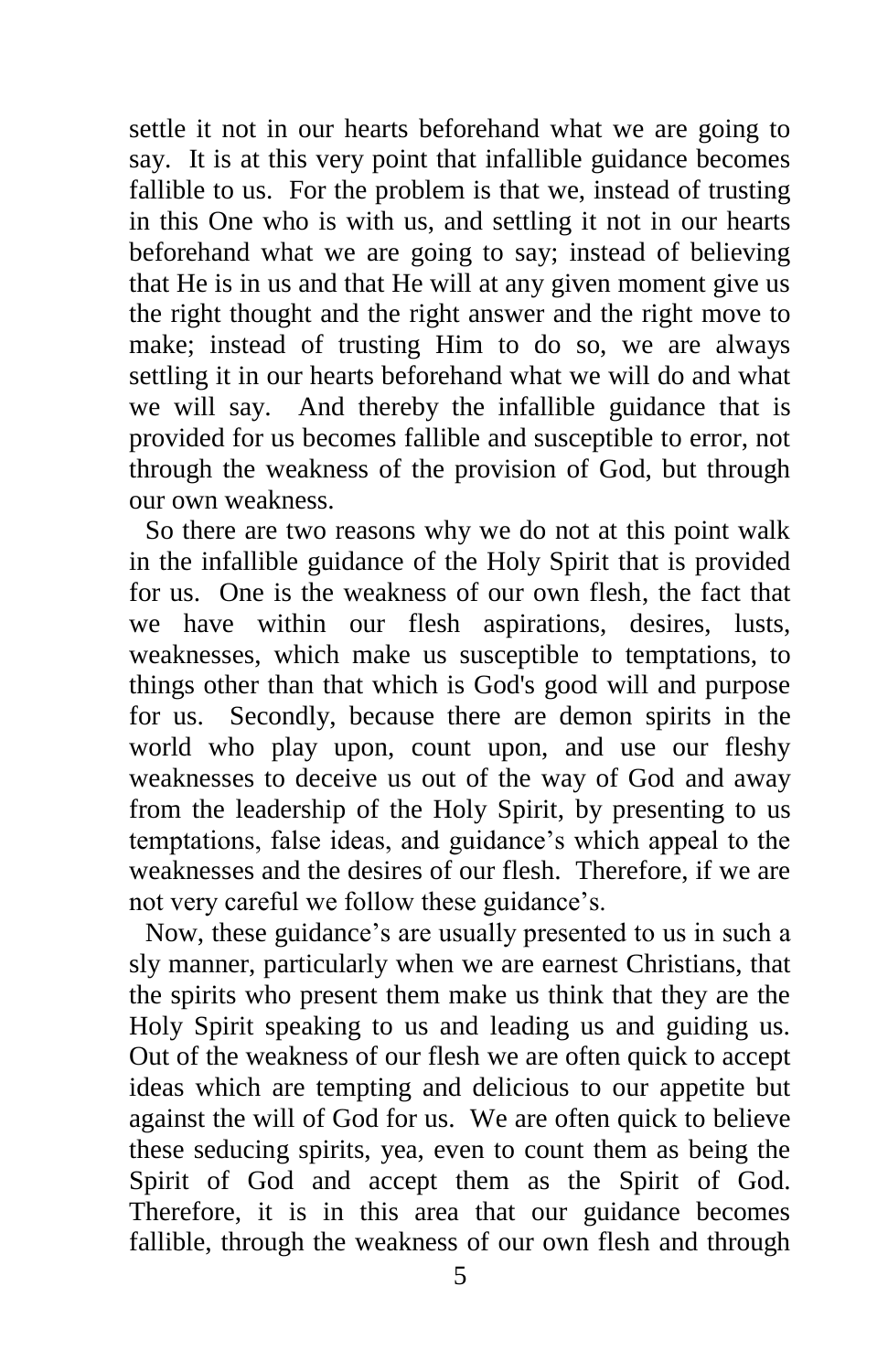the presence of demon spirits in the world, whom the Bible says transform themselves into angels of light in order to deceive us and guide us into falsehood and error, suffering and sorrow. Someday we will walk in the infallible guidance that is provided for us, that is, we will walk in perfect union with the Holy Spirit.

That which is perfect will have come in us and we will yield completely to Him at all times. The Bible reveals this glorious fact in Hebrews 8:8-13, where Paul, speaking by the Spirit of God, quotes the prophecy in Jeremiah 31, beginning with verse 34, where God said: In the last days I will make a new covenant with my people, not according to the covenant that I made with them when I led them out of Egypt, when I gave them laws written on tables of stone –visible, written laws to be guided by - but a new covenant wherein I will write my laws in their inward parts; or as Paul says in Hebrews, on their minds and in their hearts. And they shall not teach every man his brother saying, "Know the Lord, for all shall know me from the least to the greatest." Here, God speaks through Jeremiah and reconfirms it through Paul in the New Testament Age.

God spoke through Jeremiah and spoke of the new covenant, the new contract with His people that He would make. In this new contract day and age they would no longer be guided by visible, outward laws written on stone or paper or anything else which was outside them; but God would put His laws in their inward parts. He would write His laws in their minds and on their hearts. What did He mean? He meant the day would come when Jesus would be sent into the world with the new covenant and would hang on the cross, shed His blood, atone for our sins; and through His shed blood make us clean vessels so that the Holy Spirit of God could then indwell us and live within us; and thereby we would have the guidance of God in our inward parts.

God did not mean that He would write any laws on our inner fleshy organs; neither did He mean that He would take a pen and write on the fleshy organ of the heart. He meant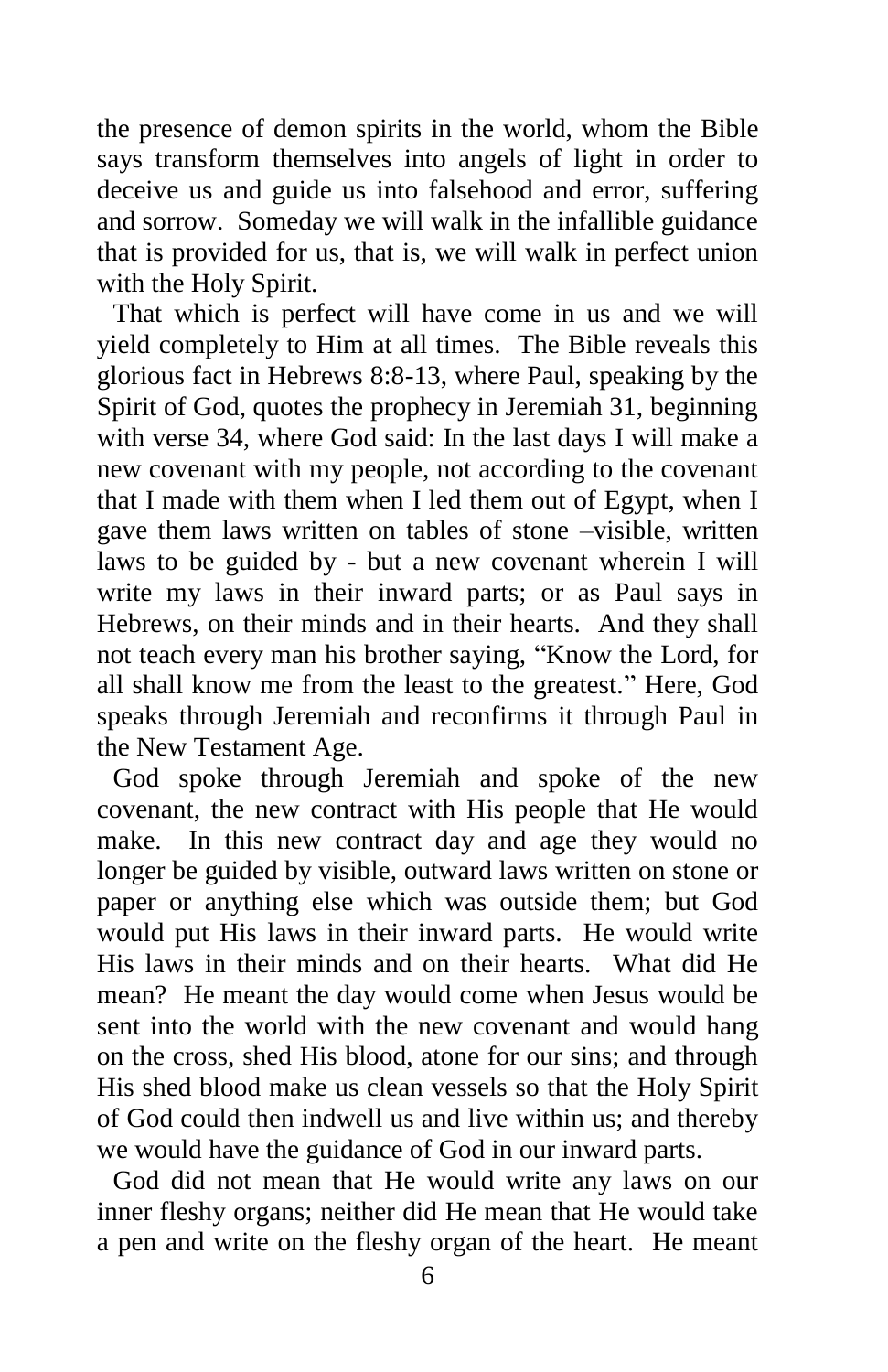the Holy Spirit would enter into us; speak to us from within; and put in our minds the very thoughts, the very ideas - yea, we would hear His very voice telling us exactly what to do and how to do it in any given situation.

Jeremiah revealed the day would come when this would be brought to perfection in us; for he went on to say the day would come when we would not teach every man his brother, saying, "Know the Lord." All shall know Him. That is, all who are of the Body of Christ shall know Him, from the least to the greatest. The day would come when we would not need to teach one another at all, but all members of the Body of Christ would be in such perfect union with the Holy Spirit that there would no longer be any need for teachers, preachers, evangelists, prophets, apostles, or anything else. Each would be walking in perfect union with the Holy Spirit, with perfect guidance from the Holy Spirit; walking in the infallibility that is provided for us.

Jesus came 1900 years ago with that new covenant and shed His blood, atoned for our sins, and made us holy vessels so that Holy God could dwell in sinful man, and thereby the Holy Spirit entered into us and completely dwelled with us. However, that prophecy hasn't been completely fulfilled yet, because the day has not yet come that we are walking in such perfect union with Him that there is no longer any need for us to teach one another; but that day is coming in the future.

As the first part of the prophecy has been fulfilled, so will the last part of it be fulfilled. The reason it is not already fulfilled yet in us is because at the point of our growth where we are now, we do not yet fully trust in, and are not fully yielded to, and in perfect union with the Spirit of God which is in us; and therefore we are susceptible to false guidance from other spirits through the weakness of our flesh. But day by day, hour by hour, God is fulfilling His plan in us and we are growing into the fulfillment of Jeremiah's prophecy. We are growing into that which is perfect in us.

The day will come when we shall no longer see through a glass darkly, neither shall we know in part or act in part, but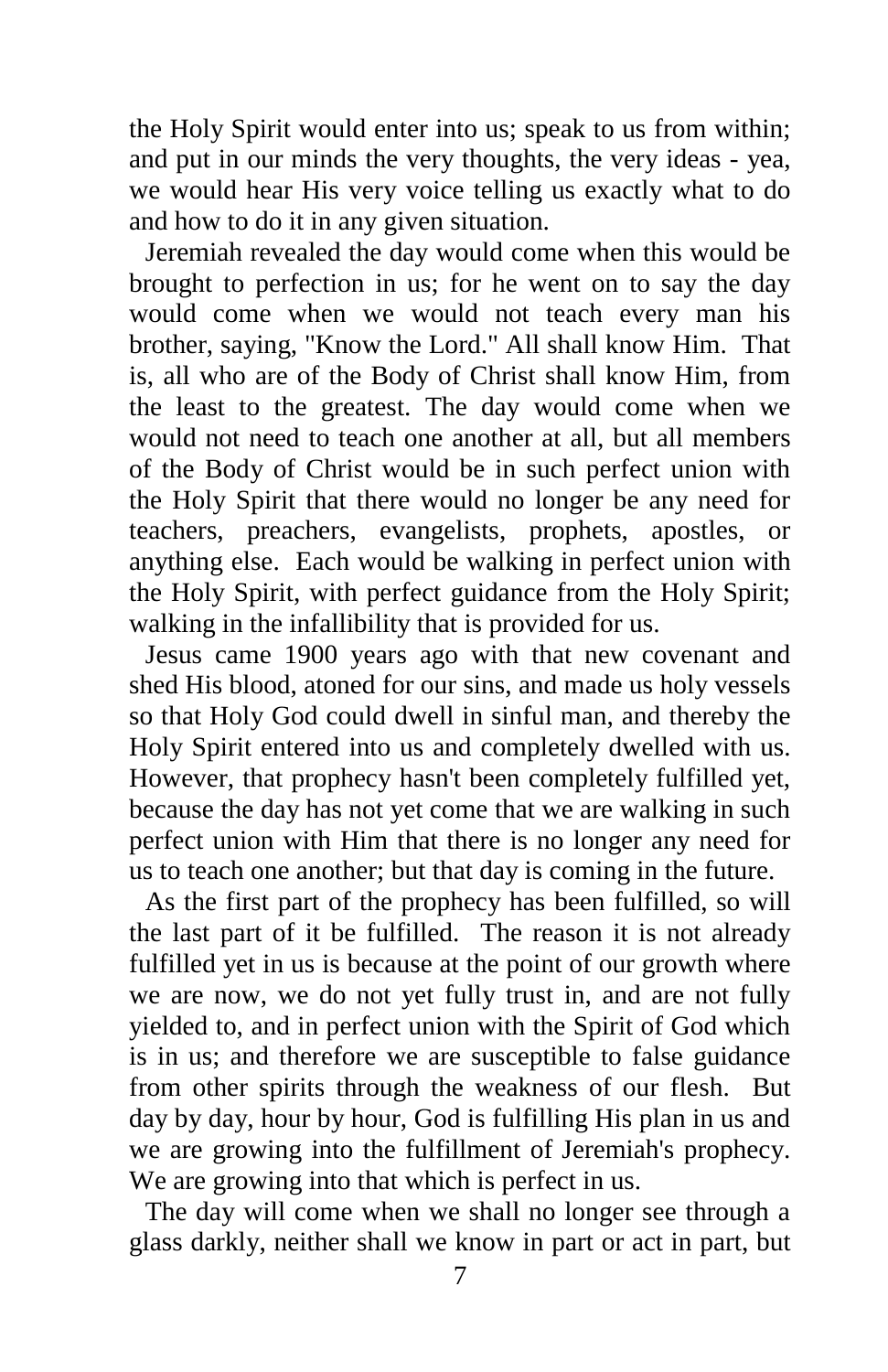all the childish things that we use now in our in-partness shall have been done away with. We will be in perfect union with the Spirit of God and thereby walking in the infallible guidance that is provided for us. But, until that time we must use the instruments which have been provided for us and through them come to that perfect walk with the Holy Spirit; and then will come the infallible guidance.

From the Scriptures and from my own experience, I want to share with you what God has taught me in past years about the instruments of guidance that have been provided for us. When I first started out in my Christian walk - when I was first saved - the instrument of guidance that I used mostly was the fleece. We find out very quickly in our Christian walk that Gideon put out a fleece before the Lord and that God was willing to answer Gideon's fleece and this is one of the first instruments of guidance that we begin to use as a Christian. Sadly enough, many Christians who have been Christians for years and years and years are still using this instrument, instead of progressing on into the higher forms of guidance and the higher instruments that God has provided. But, so it was with me and I laid out many a fleece before the Lord. Some of them God was gracious to answer. Some of them the devil tricked me, but I did receive some guidance from God that way, much blessing from God; and I began to grow thereby.

The first and foremost means of guidance, and we should not have passed over it because it is first even before the fleece, is the direct speaking of the Holy Spirit to our mind: putting His thought –projecting His voice - into our minds, which we experience as a very powerful thought**.** This was first, as I said, before the fleece with me, because it was a powerful thought put in my mind by the Holy Spirit which first revealed to me that I was a sinner and needed a Saviour. This happened as I was standing out on one of my paving jobs one day watching my employees work. At that time I was in the paving contracting business and was considering buying more equipment and doubling the size of my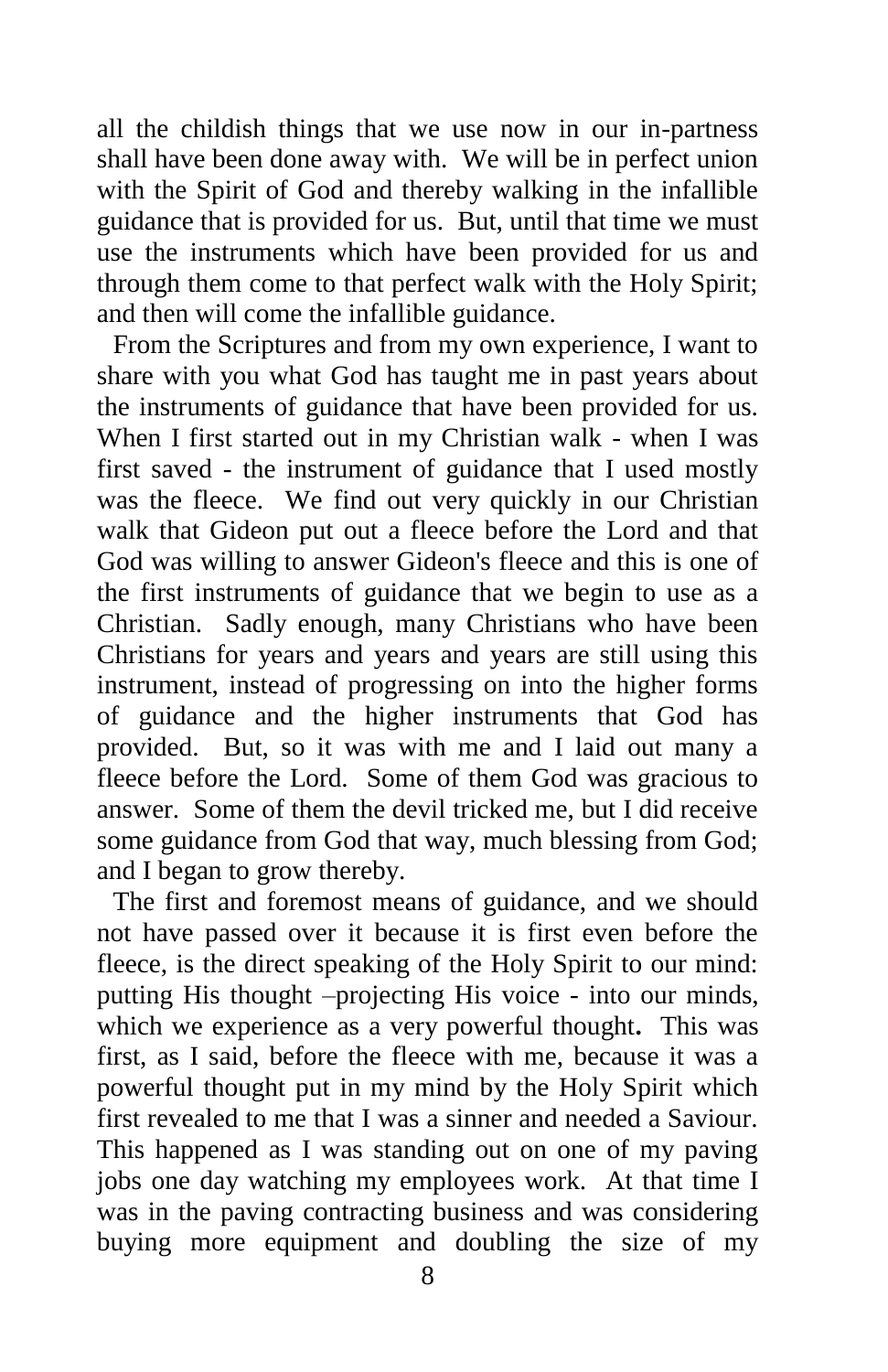business. Suddenly the thought hit my mind powerfully, "If you build the biggest business in the city of Miami, you will never find happiness until you find God," This was, of course, the Holy Spirit.

After I was saved, He spoke to my mind also. He let me know that He wanted to call me into the ministry. But, as in every young Christian, I didn't have much faith and confidence in that voice, and was always doubting it when I would hear it; and I knew, of course, that the devil speaks to the mind also.

Therefore, as every other Christian, I felt the need for something added to that so I began to use the fleece. The fleece was successful at times; but since the devil is the imitator of every good thing, he would sometimes imitate the fleece too, so I found out that this wasn't infallible. I found out that this wasn't absolute guidance that I could depend on and so my heart began to long for something more. Many times I've had the experience of God speaking to me through the Scriptures. I'm sure most of you have, too: having, in a particular situation, a particular decision to be made - and the Holy Spirit would place a Scripture in your mind and bring to remembrance someone else who was in the same situation and what they did - for an instruction as to what was the best thing to do in the situation - and the Spirit gave you guidance through the Scriptures. But we find that this is not always infallible because then we recognize that Satan can misinterpret the Scriptures, and often does. And we find our hearts longing for something more, even, than this.

Another instrument that I used many times back in those early days was the one of opening the Scriptures. No doubt some of you have used it, too, when you have a particular decision to make you say, "Now, Lord, I'm going to open the Bible and the first Scripture I put my finger on, I want you to speak to me through it." And God spoke to me a number of times in that way, although I did not make it a habit. I do not think it is wise to do so. When I felt the Holy Spirit leading me to open the Scriptures and look at the first Scripture my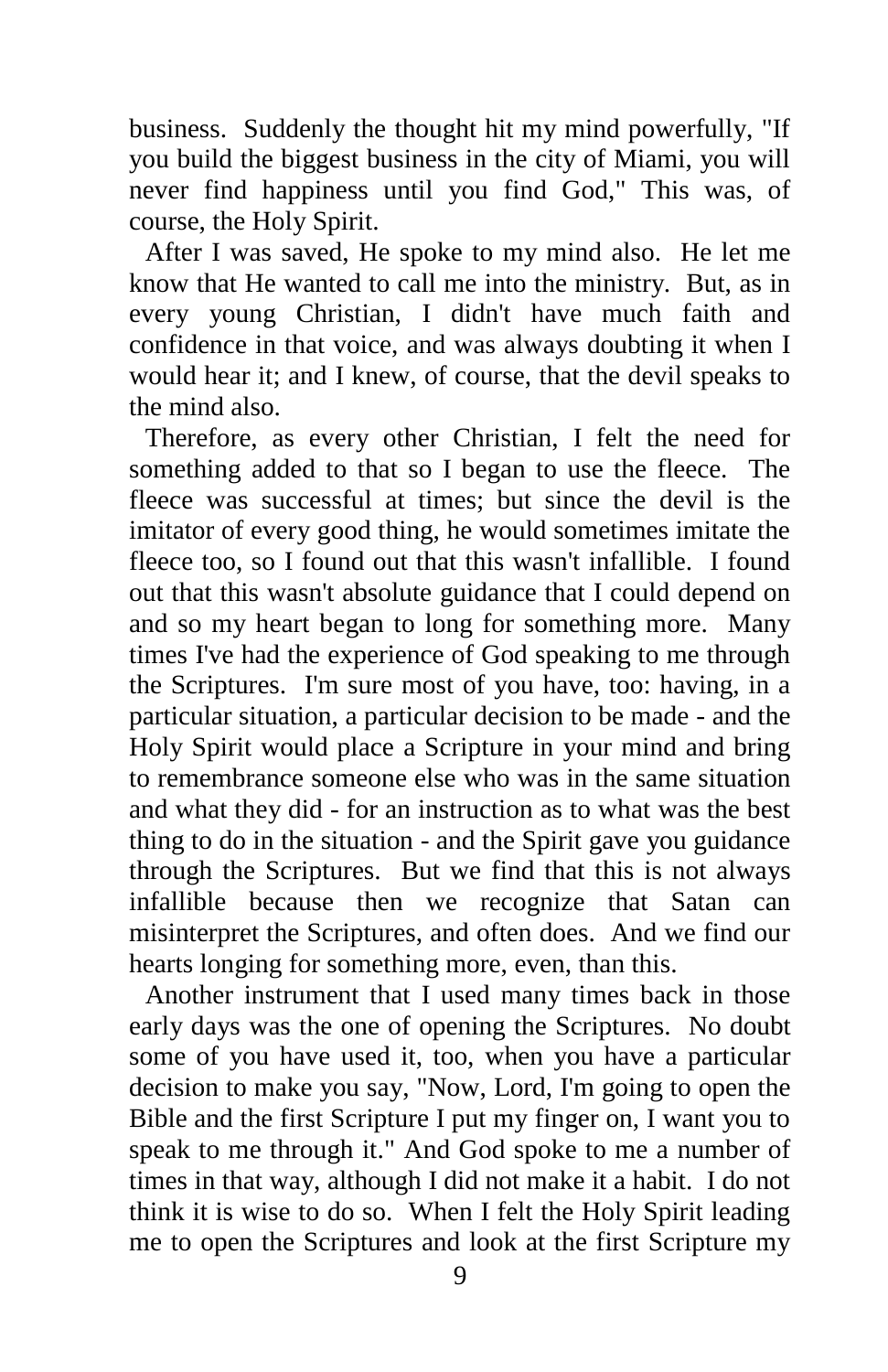finger fell on for guidance from God, I did so. Never did I make it a rule that any time I wanted guidance I would open a Bible and point at a Scripture.

I was a little afraid that I might have the same experience as the young man who was on a mission field, and he and his fellow-missionary were such very, very close friends and close co-workers. When his fellow-missionary met a young woman, became engaged to her, and decided to marry her, this young man began to see that he was going to lose his very close brother. So he went to praying and crying to God, "What shall I do?" Then he told the Lord, "I'm going to open the Bible, and the first Scripture I point at I want you to tell me what to do through it." He opened the Bible and the first Scripture he pointed at read, "Go thou and do likewise."

So we have established that infallible guidance is provided and it will come to us some day. We have pointed out for you the speaking of the Spirit to the mind; the fleece; and the hearing of the Scriptures.

Another instrument of guidance that I used and counted on much, back in those early days, was the open door. I had the idea that when an open door was placed before me to do this or to do that, or to go this way or to go that way, that it meant that God was leading me to go in that direction, and so I usually went through. Then I discovered that Satan can also open doors. One needs to consider very carefully after a door has been opened, to see whether it is an open door that God has set before him to go the way He wants him to go, or whether it is an open door that Satan has set before him, which appears very appealing and yet is a trick of the enemy to lead one away from that which God has for him.

To illustrate this, I'm reminded of a man who, not too long ago, received the Baptism of the Holy Spirit and began to be led by God into the way that God had for him. Shortly after he began to walk in the way that God had set before him and to rejoice in it, Satan began to open all kinds of doors for him through which he could achieve great financial status and great worldly wealth. In spite of all the warning that was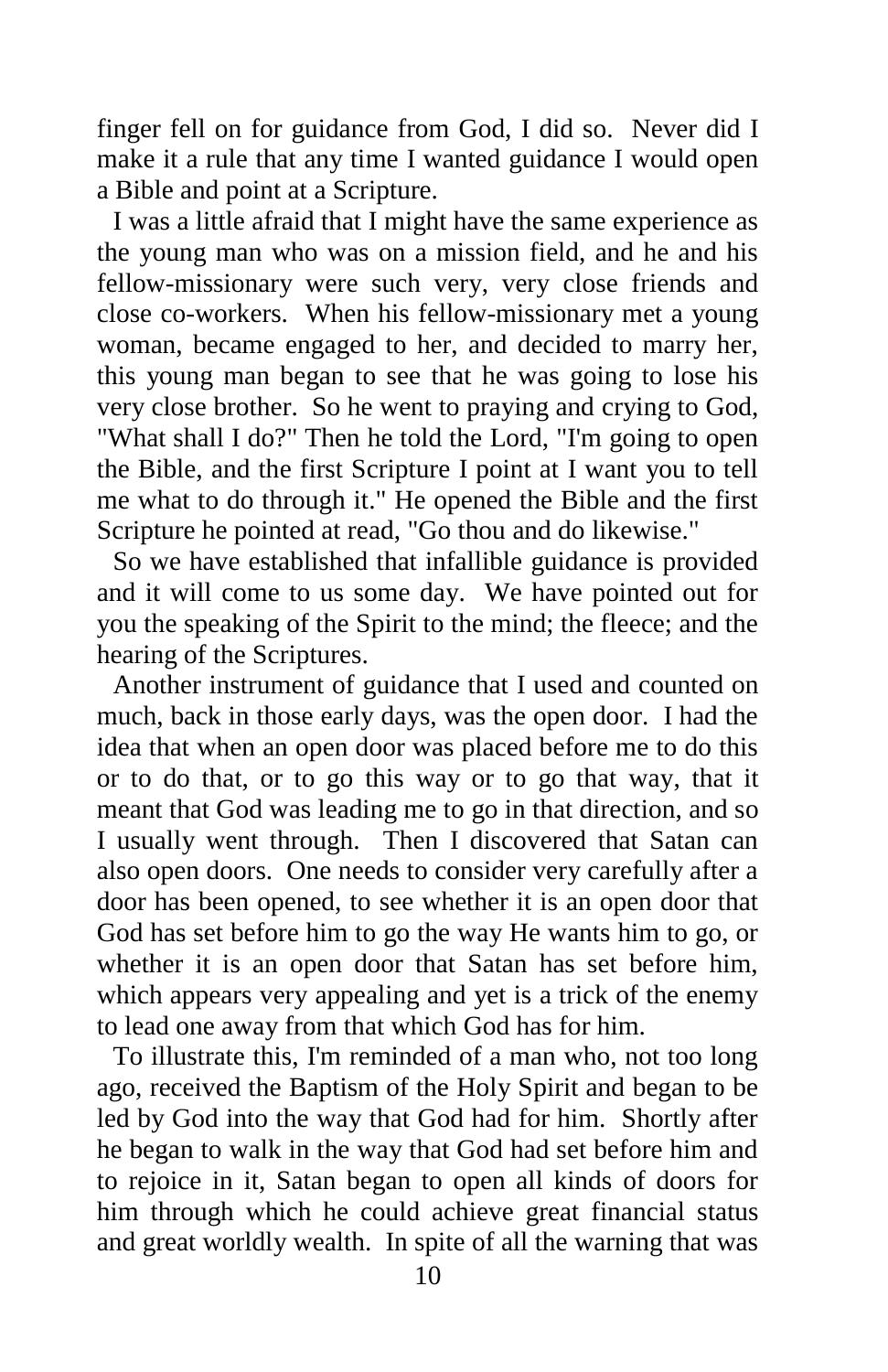given him, even supernaturally by God, he was tricked into going through those doors. Now he is rising high in financial status and worldly wealth, but is missing the leadership of the Spirit and the will of God for his life. I soon learned that one needs to carefully consider the door that is opened to find out whether it is from God or not.

Then the day came when I felt I must have a more certain, a more experiential, a closer guidance from God than I had ever had before. This day came some years ago when God, in the process of three weeks' time, poured out His Spirit upon the Southern Baptist Church that I pastored and 95 per cent of all of the members received the Baptism of the Holy Spirit, including myself. The manifestations of the Spirit began to come forth and the whole Church was transformed. As a result of this, God began to make real the Scriptures concerning Divine healing - which I had always passed over, as a Southern Baptist pastor - very quickly; relegating them back to the first century; since I had been taught that Divine healing was not for today. The Spirit began to make them leap out at me. He gave me revelations from them to urge me to preach it, and I realized that God was beginning to lead me into the Divine healing ministry.

This is a big step of faith, for a Southern Baptist minister to stand a person before his whole congregation for the first time, who has deaf ears or a cancer, and tell that person, "I'm going to pray for you and we are going to believe God and God is going to heal you now."

And so for a period of time the Spirit of God was moving powerfully upon my heart. Yet, in the weaknesses and the fears of my flesh the demons of hell were putting all sorts of ideas in my mind, such as: "Suppose the person doesn't get healed," or, "What will your congregation think of you? Your ministry will be ruined etc., etc." During that period of time I was in the valley of indecision; and I felt that I then must have supernatural guidance from God above and beyond what the average Christian, as I knew Christians, experienced. Above the voice speaking to your mind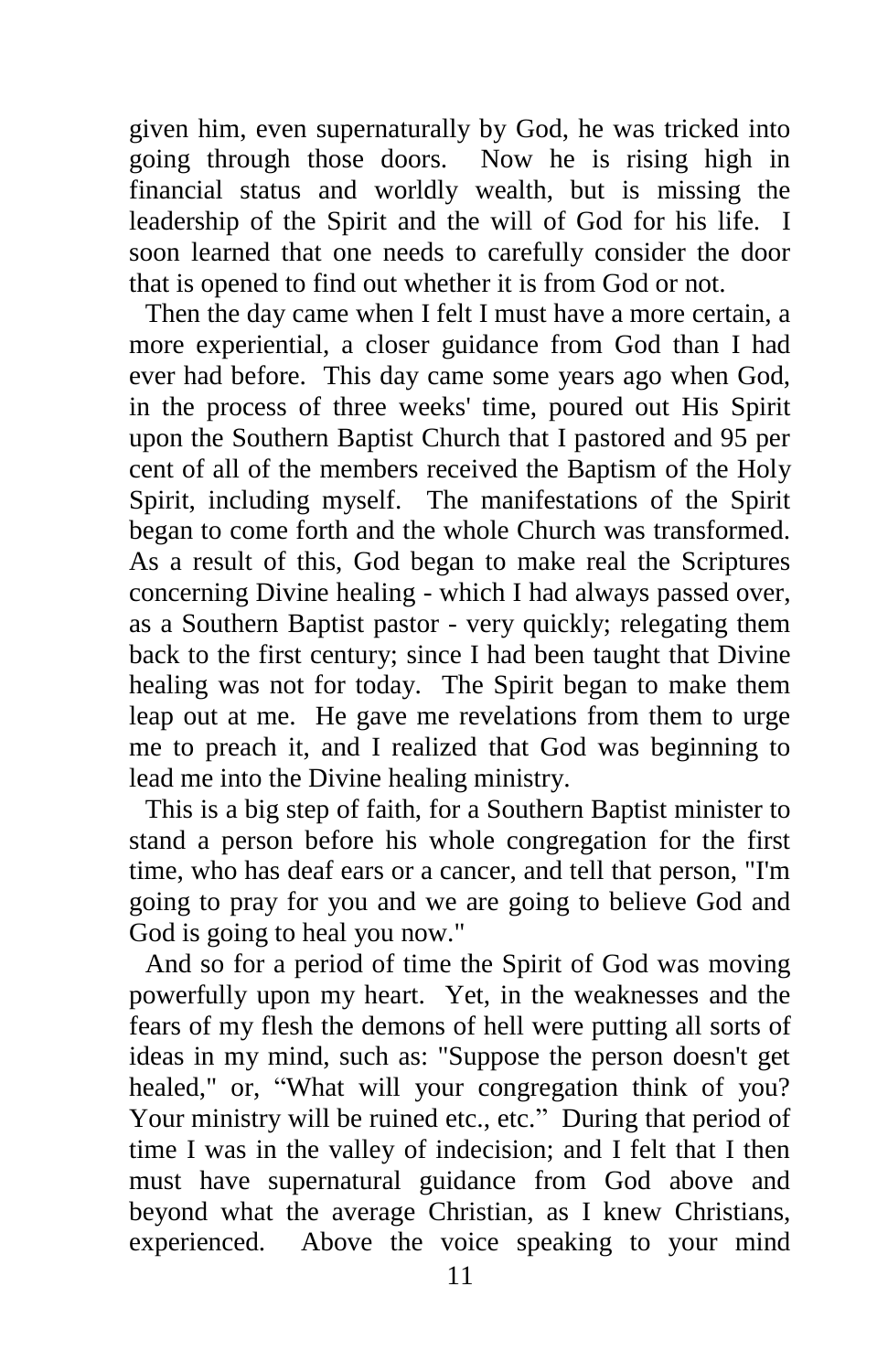through which you think the Holy Spirit has spoken to you, and you hope He has –and you act upon it; above an open door which could be from God or could be from Satan; above the fleece which sometimes is answered and sometimes is not; above opening the Scriptures which sometimes works and sometimes does not.

It was at this point that God led me into a higher form of guidance and a higher instrument of guidance, which was: speaking to me through visions and dreams. Let me say, at this point in our study, the other forms of guidance that I had used up to that point; the fleece, opening the Scriptures, the open door, etc.; had stood me in pretty good stead. I hadn't gotten into too much trouble and I had been able to follow them in accepting Christ as Saviour, answering the call to the ministry, and leaving my home and by faith going to seminary in a strange city a thousand miles away with practically no money.

They had stood me in good stead, and I believe that if the average Christian faithfully seeks to follow them on that level, they will stand him in good stead. But I believe when God begins to lead a Christian into a more dangerous area of warfare against the enemy, such as moving into the Divine healing realm and the walk in the Spirit; that it is at this point God wants to reveal to that Christian, and lead him into the higher, more supernatural instruments of guidance. So it was with me and so I believe it will be with each Christian who desires to go all the way with God.

And so at this point, as God was leading me into the Divine healing ministry, in order that I might have the faith to go into that ministry, He revealed to me that He would speak to His servants in dreams and visions today. He did not reveal it to me through a man, through another teacher, or through a denomination. He revealed it to me directly from the Scriptures and lie led me into it without any association with Pentecostalism, but directly by the Scriptures and directly by the Spirit.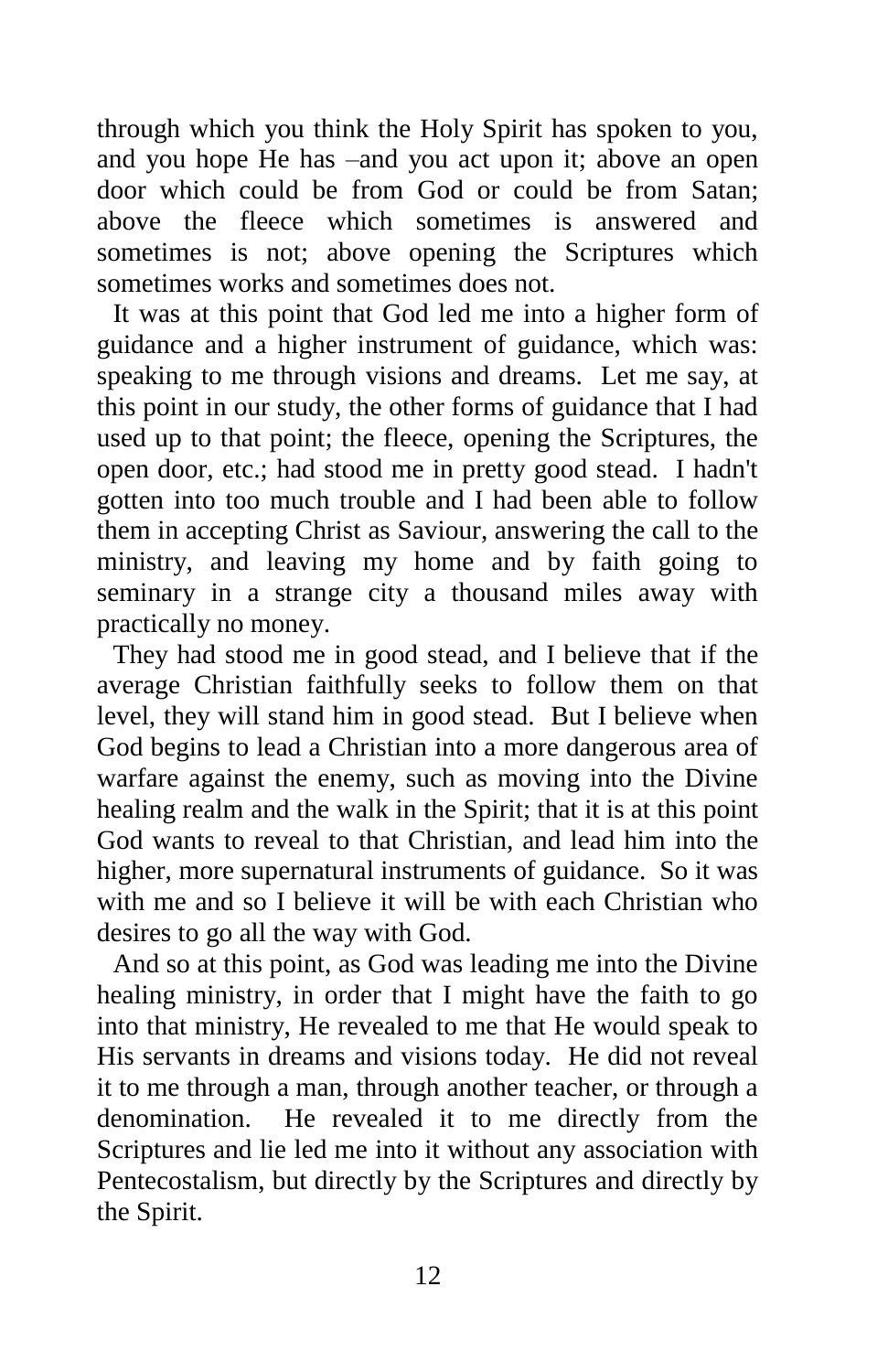I would like to reveal to you the pattern which God revealed to me from the Scriptures, which made very clear to me God's pattern and God's plan for speaking to His servants today and giving them Divine guidance through dreams and visions.

It all happened to me during the period when I was in the valley of indecision about following the Holy Spirit into the Divine healing ministry. As a result of that indecision longing to do what I felt the Holy Spirit was calling me to do, yet not absolutely certain it was God calling me to do it - I went to God in prayer and I told Him, "God, if I'm going to go into the Divine healing warfare, then you have to speak to me in a manner above and beyond what you have spoken to me before and let me know that is exactly what you want me to do." Shortly after I prayed that prayer, the Holy Spirit took me in my studies into the twelfth chapter of Numbers. There He showed me that when Moses was leading the children of Israel

through the wilderness - Miriam, his sister, and Aaron, his brother –spake against him because he married an Ethiopian woman and claimed he was not the only prophet given to lead God's people; that they were prophets also. Then the Bible says that God called the three of them into the Tabernacle of the Congregation and there God spoke to them in an audible voice, saying, "How dare you speak against my servant, Moses. If there be a prophet among you, I will speak to him in a vision or a dream. But my servant Moses is an exception. With him I speak mouth to mouth." Here the Holy Spirit showed me that God's pattern for speaking to His prophets, that He would raise up from the nation that He had set in the world as His testimony, was to be through visions and dreams.

As I studied the rest of the Old Testament truth through the next 2,000 years of Israelitish history, I discovered that that is the way God spoke to His prophets that He raised up - in visions and dreams. I had often wondered when I had read "the Word of the Lord came to Ezekiel," and "the Word of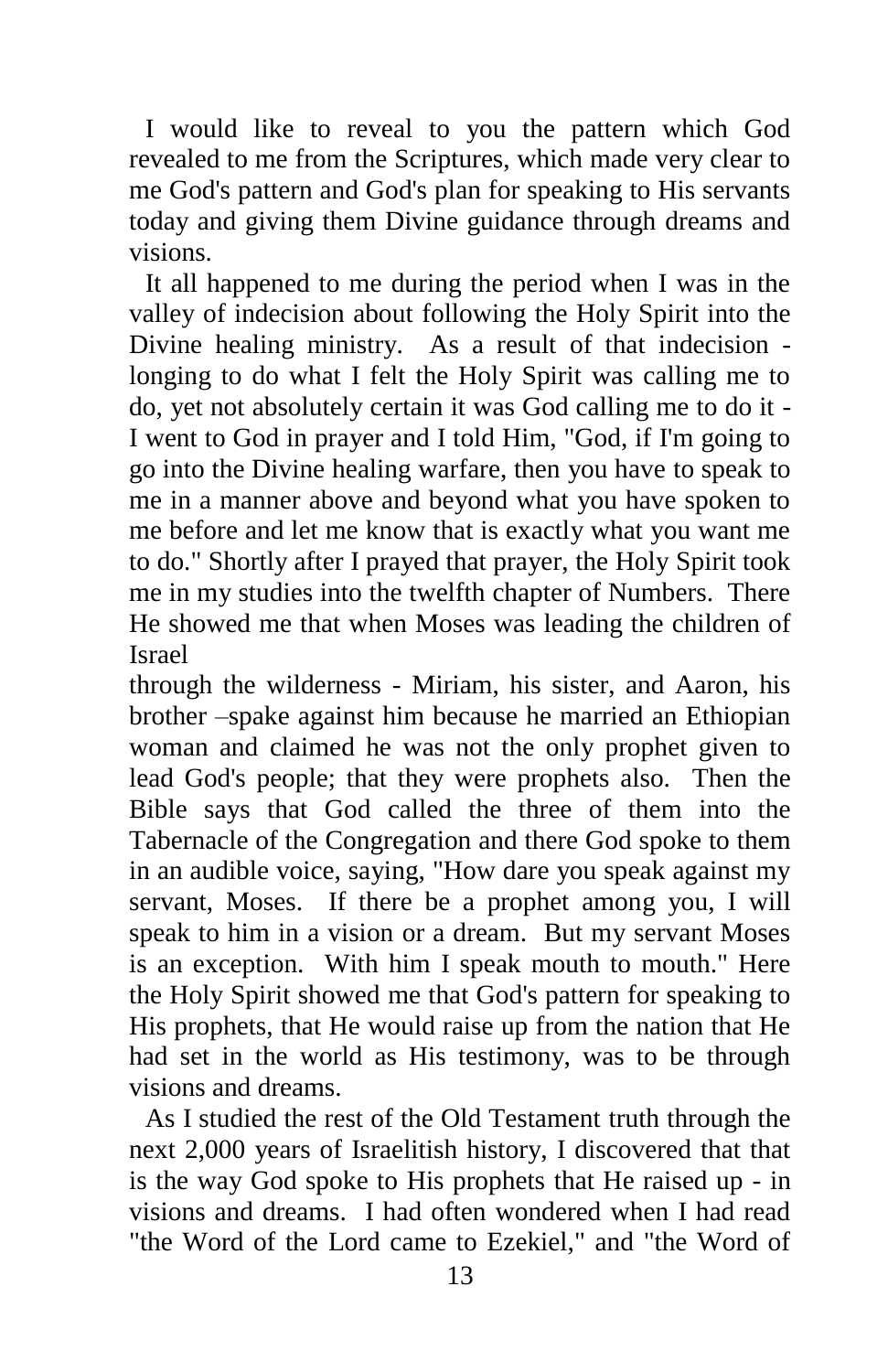the Lord came to Isaiah," just how the Word of the Lord came to them so efficiently. Here God revealed to me from the Scriptures that His pattern was to speak to His prophets through visions and dreams, as I had read many times, "if a prophet hath a dream let him tell a dream, if he hath a vision let him tell a vision."

Then the Spirit led me to the New Testament. If the New Testament taught that that pattern was to cease with the coming of the New Testament Age then I could not expect God to speak to me in that manner. But, if the New Testament taught that it was not to cease, then why couldn't I expect God to speak to me in that manner also? As I studied the New Testament, I discovered that it not only did not teach that the pattern was to cease with the coming of the New Testament Age, but it taught that it was to be heightened and increased during the New Testament Age. Joel, in his great prophecy in Joel 2:28, said, "In the last days I will pour out my Spirit upon all flesh – all the people of the earth – and your old men will dream dreams, and your young men will see visions, and upon my servants and handmaidens – the men and the women – I will pour out my Spirit and they shall prophesy."

 Peter stood up on the day of Pentecost, as we read in Acts 2, and said those last days Joel spoke of began on the day of Pentecost when they spoke in tongues and the Spirit was poured out. He said God also said in those last days that the sun would be turned to darkness, the moon into blood, and Jesus would return.

 That hasn't happened yet, but the lord showed me that we are living in the days that began on the day of Pentecost and will end when Jesus returns. We are living in the days when God is pouring out His Spirit upon all flesh; therefore, it ought to be the natural normal things – not the abnormal thing – for us to expect to dream dreams and see visions, and the men and women to prophesy. Yea, I saw that the New Testament taught that the pattern was to be heightened and increased in the New Testament Age.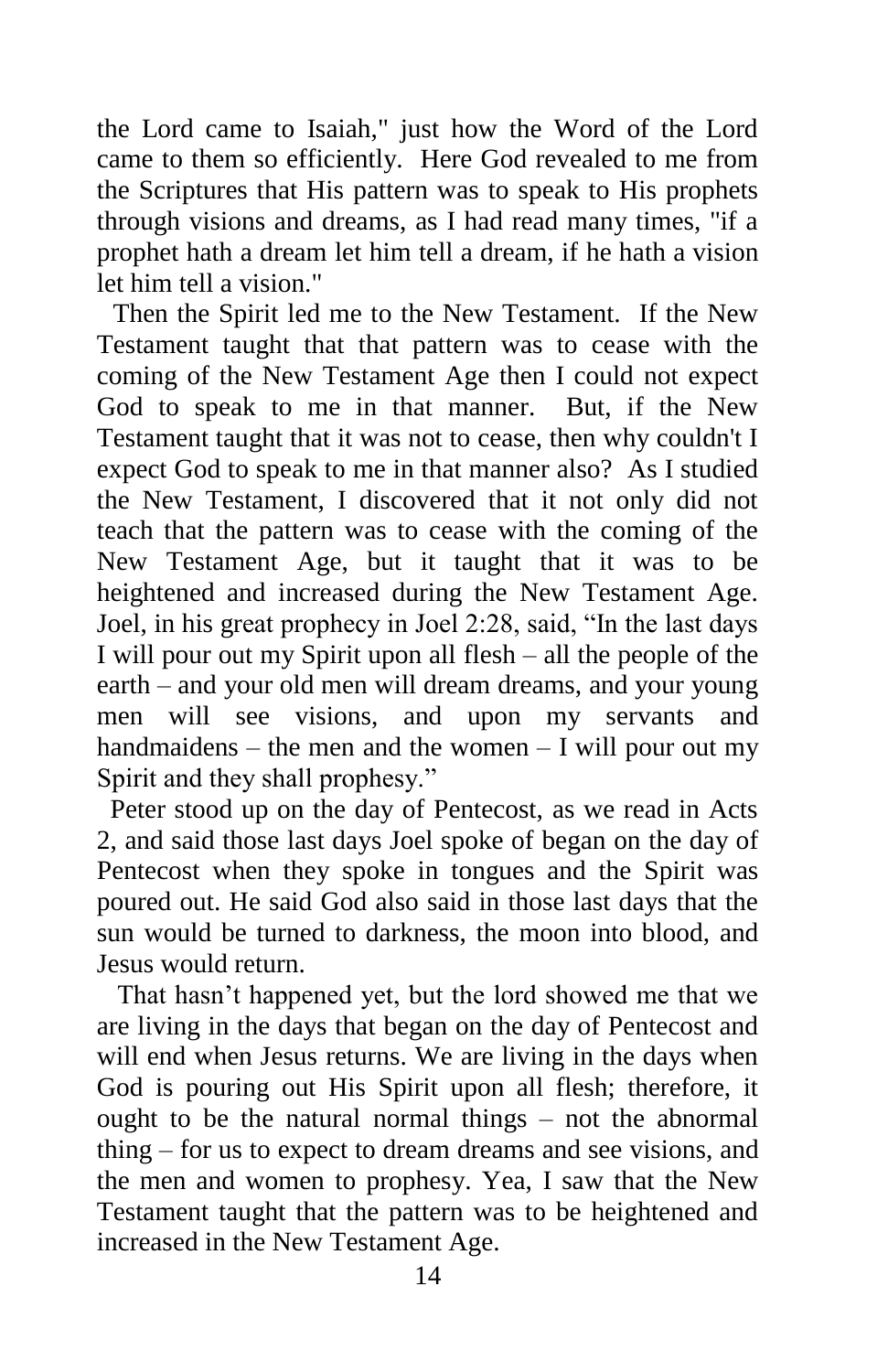Then the spirit took me over to the book of Hebrews, the twelfth chapter. There he showed me the Scriptures teach that we in the New Testament age have a better revelation, a better High Priest, a better covenant, better fellowship, a better everything. Then the Lord said this to me  $-$  if the lsraelites, when they were about to go into the battle against their enemies in the days of old, could go to God and ask a direct question, (through their prophets, to whom god spoke in dreams and visions) "Lord, if I go up into battle against the enemy wilt thou deliver him into Thine hands?" and the Lord would speak to them and either say, "go up, I will deliver, "or, "don't go up, I wont deliver" – God said to me, if they could do that and I who live in a day when I have a better everything cannot, then there must be something wrong. I soon realized the something that was wrong was not that God did not do it any more, but only that I hadn't been taught that God would do it. I had not believed it and desired and sought God to do so. With this, the spirit had finished His dealings with me. When I knelt down at my bedside that night, I prayed, "Lord. I want you to speak to me tonight in a dream or vision, and I want you to tell me, if I lead my people up against Satan in a Divine healing ministry will you give me the victory over him?"

 That night I dreamed that I and all of my people were walking through fields and woods. In the dream we were all little children. Suddenly, we came to a clear place, and there, stretched out in the clear space was a great, big serpent about twenty feet long. One of my members reached down and picked him up behind his head with his hands, because he looked like he was dead. All of them said, "Look, he's dead." But when this one reached down and picked him up he came to life, and the member dropped him and he slithered off. Then all of us children sat down on the ground and made a covenant to search and seek out this serpent until we found him and destroyed him. In the dream, during a period of time after that we were seeking and searching through fields and woods for this serpent to destroy him. The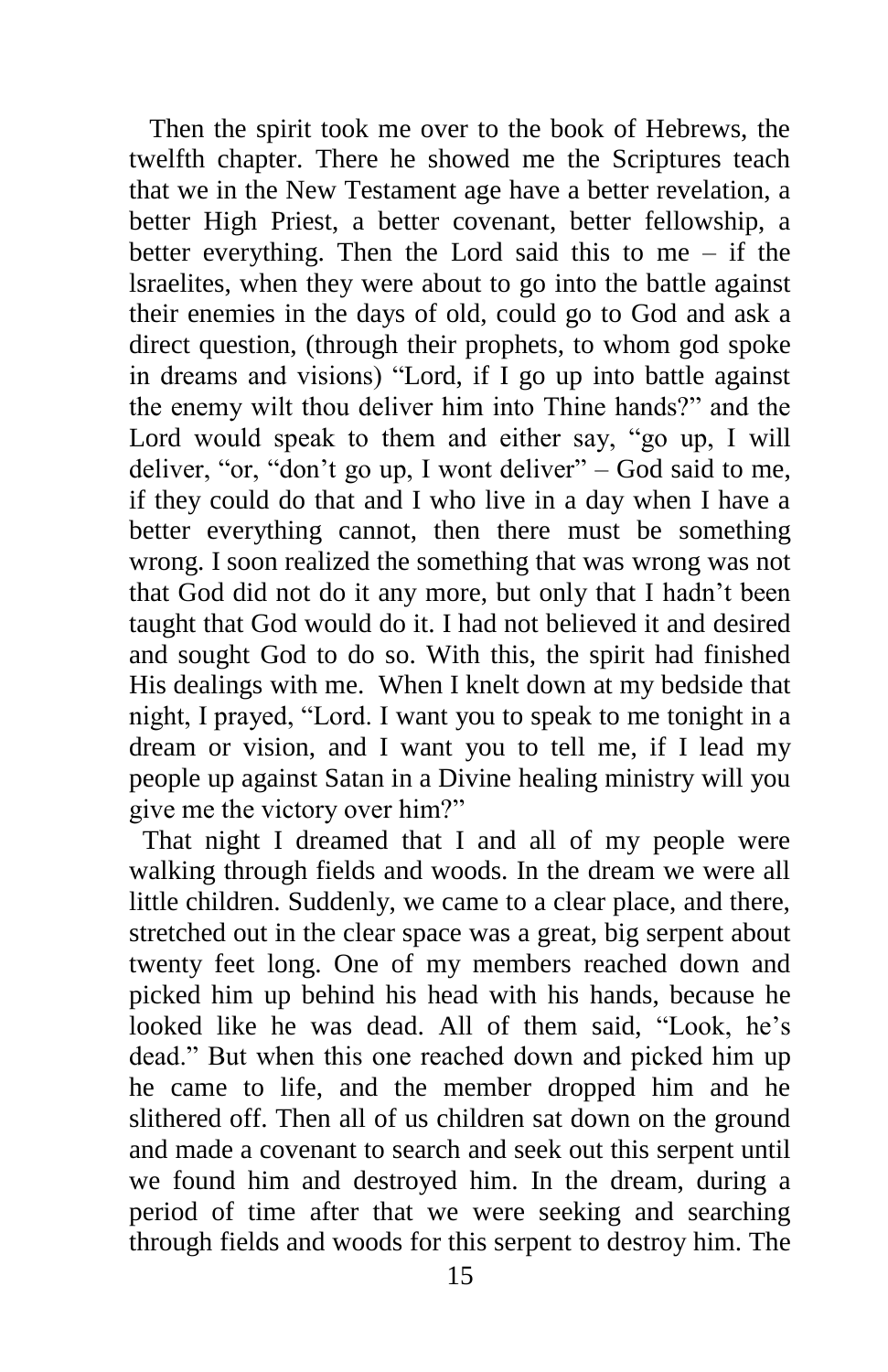rest of the dream showed us going through a series of experiences until we found this serpent, and ultimately blew his head off with a shotgun.

 God had directly answered my prayer, an absolute, direct answer and direct guidance within hours. I was absolutely certain by all the laws of logic, since I had prayed and said. "God, speak to me concerning this subject," that in my dream God had spoken to me. That dream has been and is being fulfilled in my life ministry.

 Soon after that God began to speak to me in visions as I began to pray for him to do so. One of the first I'll illustrate for you. My congregation was making plans to build a new building. They drew up the design for the kind of building we would want. We submitted it to the architect and he drew up the blueprints. When he submitted the blueprints to me, I noticed that he had designated pilings to be placed under the walls of the building all the way around, but he had not designated any pilings to be placed under the centre of the slab floor of the building. I knew all of the ground was very swampy, so I said to him, "Shouldn't we put some piling under this concrete slab floor? It's liable to cave in." He said. "No, there is no need for it." I questioned him and said "Are you sure?" He said, "Yes, I'm sure. I'm the architect. I know my business. You are the preacher." I did not question him any more, but went home and knelt down by my bed and prayed, "Lord, if it is necessary to put pilings under this concrete slab floor, I want you to speak to me in a vision or dream and let me know." That was Friday afternoon. Sunday afternoon as I was praying by my bed I suddenly began seeing a vision of a concrete slab floor with a great hole in the centre of it where it had caved in. I went out the next day and ordered the contractors to put pilings under the slab floor. Since that time God has spoken to me many times in dreams and visions straight out of the heavenly realm and given me guidance. In this area, as we begin to move into the more serious areas of warfare where we are in greater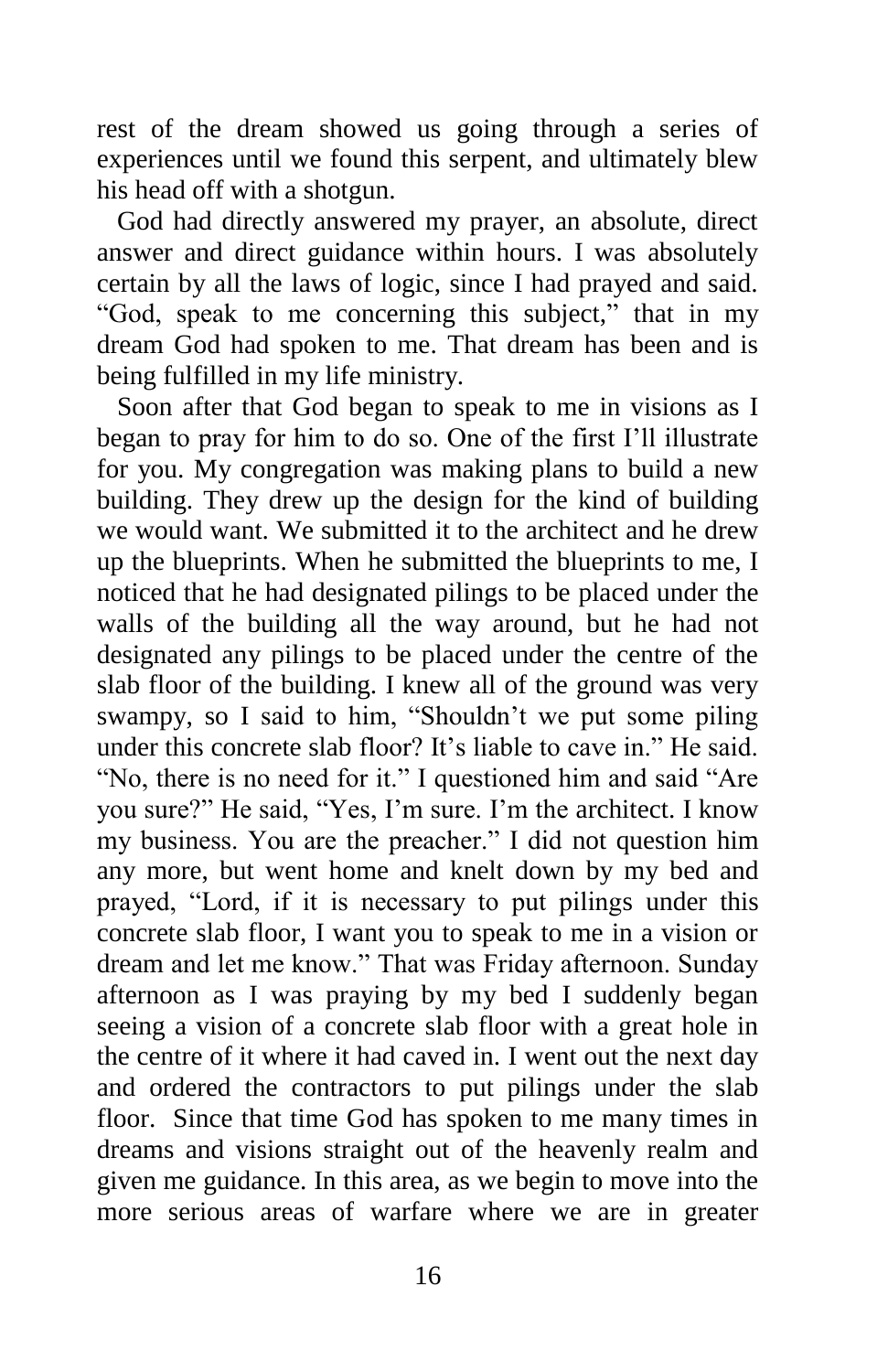danger, God gives us more supernatural means of guidance. I believe that it will be so with every Christian.

 But now we come to the area of warning. The Bible teaches that Satan is the deceiver of the brethren and the confuser of every good work. This reveals that every good work that God begins to do in our lives, Satan is going to come in and begin to bring confusion. So every time God begins to do a new thing in our lives, Satan is going to step in, to try to bring confusion there.

He is also the imitator of every good work. Lucifer is able to imitate everything God does, and he does it to seek to deceive us; to give us a false imitation of every reality of God. Therefore, at every point of this guidance, every instrument which is revealed to us and which, God uses as guidance, as soon as God begins to use it in our lives, Satan is going to begin to step in and imitate it, and thereby seek to cause confusion.

Let us stress at this point, beloved, that at the point where we hear it the voice of the Holy Spirit doesn't sound a bit different than the voice of a demon spirit. They both are spirits. They both speak with a spiritual voice. We hear it as a powerful thought projected into our mind; and every spiritual voice that we hear is most certainly not the voice of the Spirit of God, just because it speaks in the same manner. One might well ask, "How can we know then when it is the Spirit of God speaking and when a demon is speaking?" These are the things that we are going to learn, so that we may grow in the knowledge of guidance, in our study.

Satan will imitate the fleece; he will trick one into opening the Scriptures to get God to speak to them, he'll point out a Scripture and it won't be God speaking. As for the open door, we have already pointed out that Satan can open doors; and yes, sadly I say to you, Satan can also deceive through dreams and visions.

I learned this lesson the hard way. In my life, the Lord began to speak to me by the Spirit and Satan began to try to imitate it. I was at the point where God began to speak to me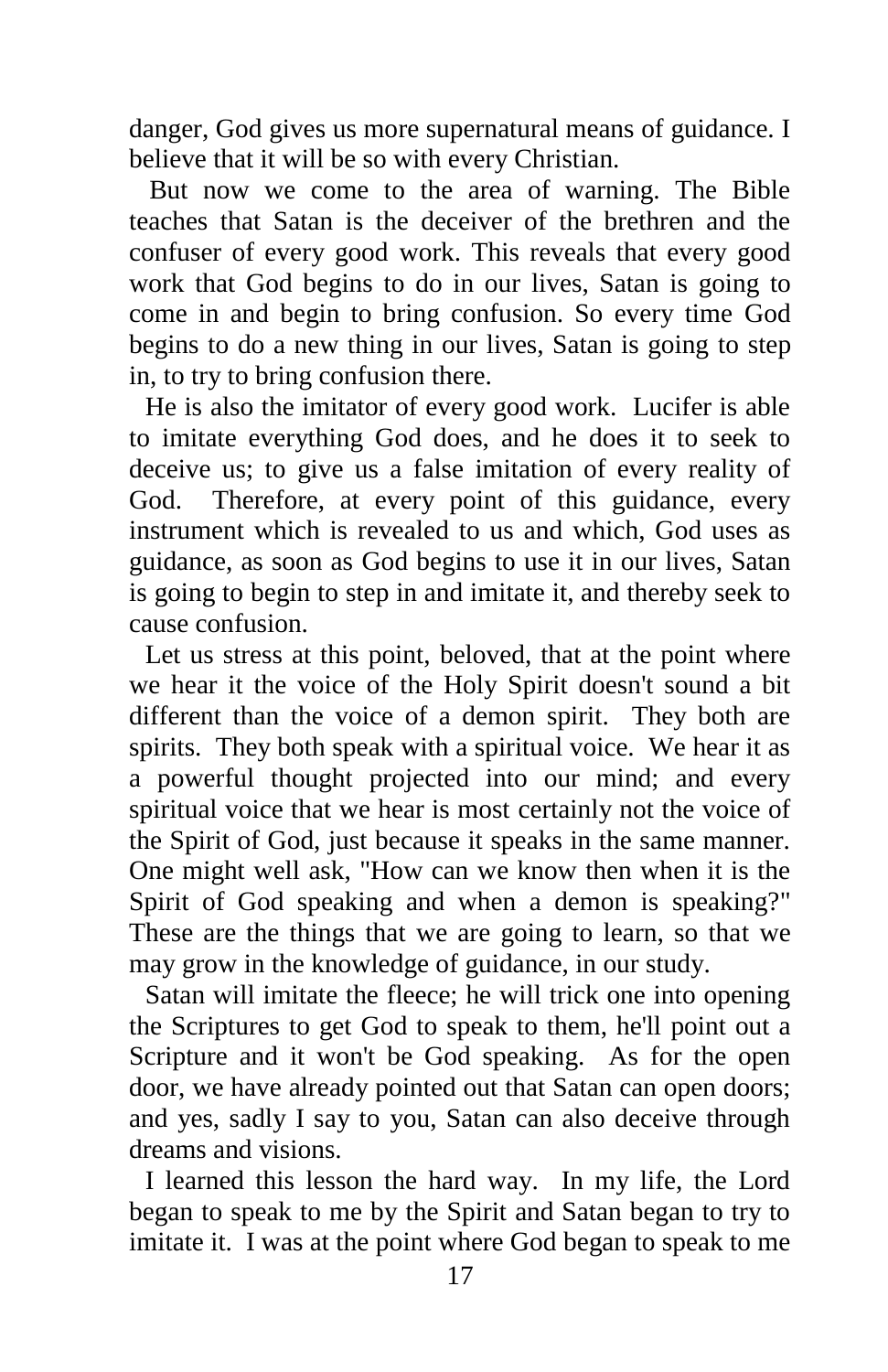through dreams and visions. He began to use me mightily. He gave me mighty guidance. As I taught my church, He began to speak through them in dreams and visions and gave us all mighty guidance's. We were beginning to win mighty victories over Satan, setting demon-possessed people free, and so on. I guess I thought that this was a realm that was higher than Satan could deal in because I had not really realized myself that Satan could deceive also with visions could give one visions and dreams and make them think it was from God and deceive them.

Some years ago, when I had risen to a point where I was being mightily used of God for the deliverance of God's people, Satan did just that with me because I had not realized he could deceive in this area also. He very cunningly laid a plan through visions and dreams and deceived me into something which I thought was a special ministry for God. Finally, I was deceived by the enemy, my ministry almost destroyed, and my life almost destroyed; until God spoke to me in an audible voice at 3:30 one morning and revealed that it was the enemy that had deceived me. God then delivered me, healed me, and restored my ministry.

Yes, Satan can deceive in this area also. You might well say, "Brother Fife, is there no place that we can come to, where we are absolutely protected from Satan's imitations of the things of God; where we can know absolutely when it is God speaking to us and giving us the guidance; and when it is Satan?" Yes, there is a place that we can come to: when that which is perfect is come in us; when we are in full union with the Spirit of God and the weakness of our flesh has all been purged out, so that we have no desire but the perfect will of God for our lives; when we are walking in perfect union with the Spirit - actually, when we have come to the point where Jesus was when He walked out into His threeand-a-half-year ministry here upon the earth. Then, and then alone, we will be walking in infallibility; we will be free from Satan's imitations.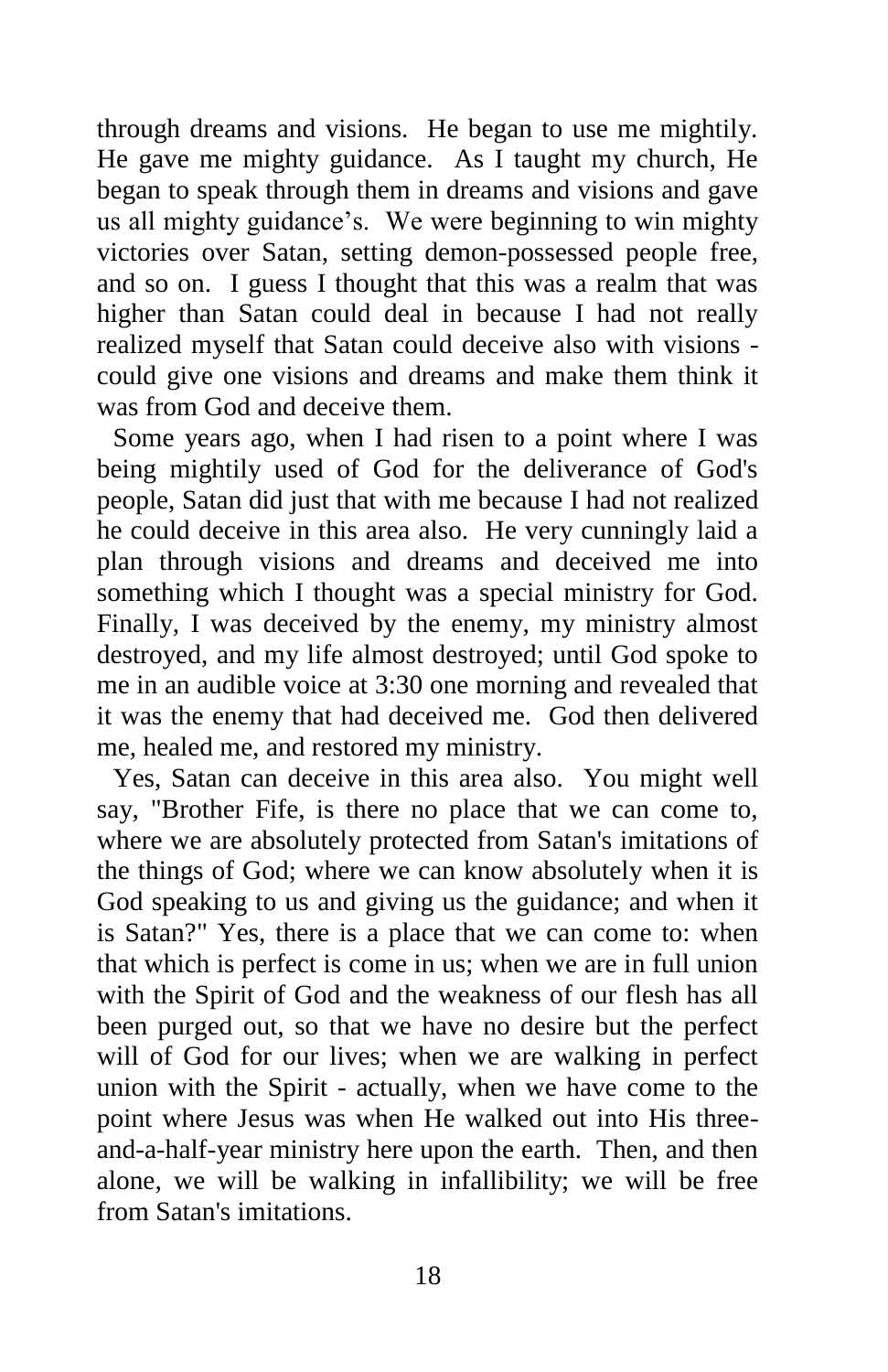The next question one may ask is this: if Satan can deceive in dreams and visions, should I not be afraid to ask God to speak to me in visions; and to step out from visions in faith that I have received, and act, following the guidance? Beloved, we must; because if this was not a reality from God, Satan wouldn't bother to imitate.

We cannot turn away from the instruments which God has provided just because Satan imitates them. We cannot turn away from the fleece which is used in our early Christian experience because Satan imitates the fleece. We cannot turn away from the speaking of the Spirit because Satan imitates the voice of the Spirit. We cannot turn away from the open door because Satan can set an open door. We cannot turn away from using the Scriptures because Satan can mis-use the Scriptures.

You say, "What, then, is my protection? How can I know when I am hearing from God or a demon spirit?" 'My answer to these questions will be given in Part Two of this study, "Guidance from God."

### **GUIDANCE FROM GOD**

#### Part 11

Acts 2:16 But this is that which was spoken by the prophet Joel; 17. And it shall come to pass in the last days, saith God, I will pour out of my Spirit upon all flesh: and your sons and your daughters shall prophesy, and your young men shall see visions, and your old men shall dream dreams: 18. And on my servants and on my handmaidens I will pour out in those days of my Spirit; and they shall prophesy.

In the first part of this study on guidance from God, we pointed out that infallible guidance is provided for us by the Holy Spirit. We also pointed out that the only reason we are not walking in infallible guidance, is not because it is not provided; but because of the weakness of our own flesh, and the fact that we often have aspirations and desires; and are often tempted through appealing to our aspirations and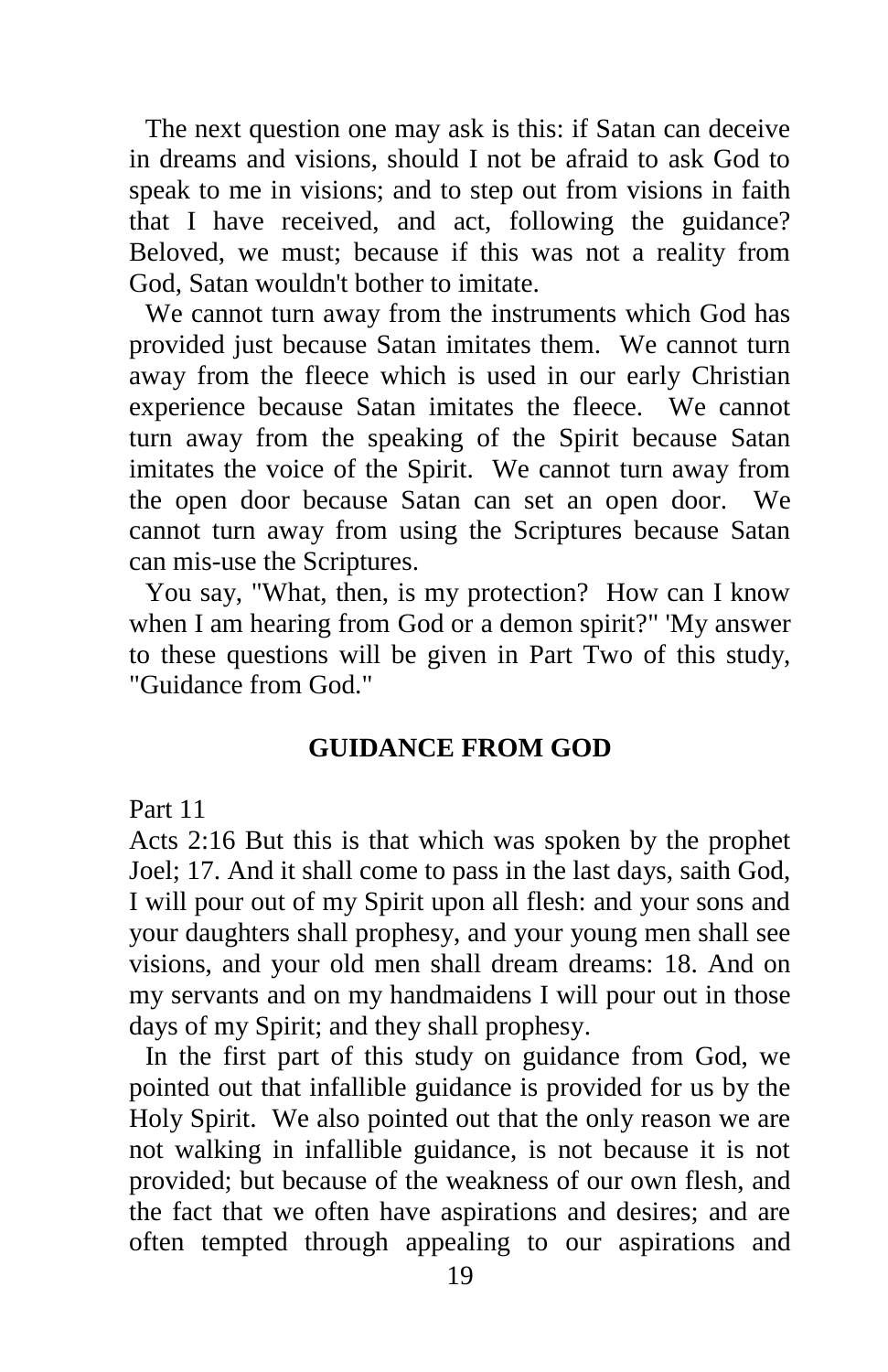desires in our flesh. Therefore, Satan is often able to deceive us, taking us off in the wrong direction and making us think it is the Holy Spirit guiding us. Because of our weakness, because of Lucifer and his demon spirits – his deceiving spirits that are in the world, we are not yet walking in the infallible guidance that is provided for us.

We then pointed out that some day we will come to that which is perfect: that which is perfect in us. Then we will be walking in that infallible guidance. We studied the instruments of guidance that the Holy Spirit uses. First, he speaks to us through the word, he speaks to our minds by his spirit, with thoughts implanted in our minds and in our hearts by the Holy Spirit. Second, we pointed out that we had often in the past used the fleece- putting out a fleece before the Lord as Gideon did. Then we had often had God lead us to turn to the scriptures at a certain time, and God would speak to us and give us guidance. But we should only do this when we are led, and not make it a rule, because then the enemy will begin to trick us with it.

Then we revealed how God led us with the pattern of scripture. We revealed that God's pattern for guidance for his sons of God and Daughters of God in these last days – his prophets – is through dreams and visions. That the pattern has not ceased; that God planned for it to be increased in the last days; that He revealed that in Joel's prophecy, which Peter reiterated in Acts two.

 In the last days I will pour out my Spirit on all flesh. Your old men will dream dreams. Your young men will see visions. For my servants, my handmaidens – the men and the women – on them will I pour out my Spirit and they shall prophesy.

 God is pouring out His spirit in these last days. This is the fulfillment of Joel's prophecy. God is leading His children into the experience of guidance through dreams and visions. He is perfecting this ministry in the Church, and when it is perfected, then guidance will be very powerful for the Sons and Daughters of God.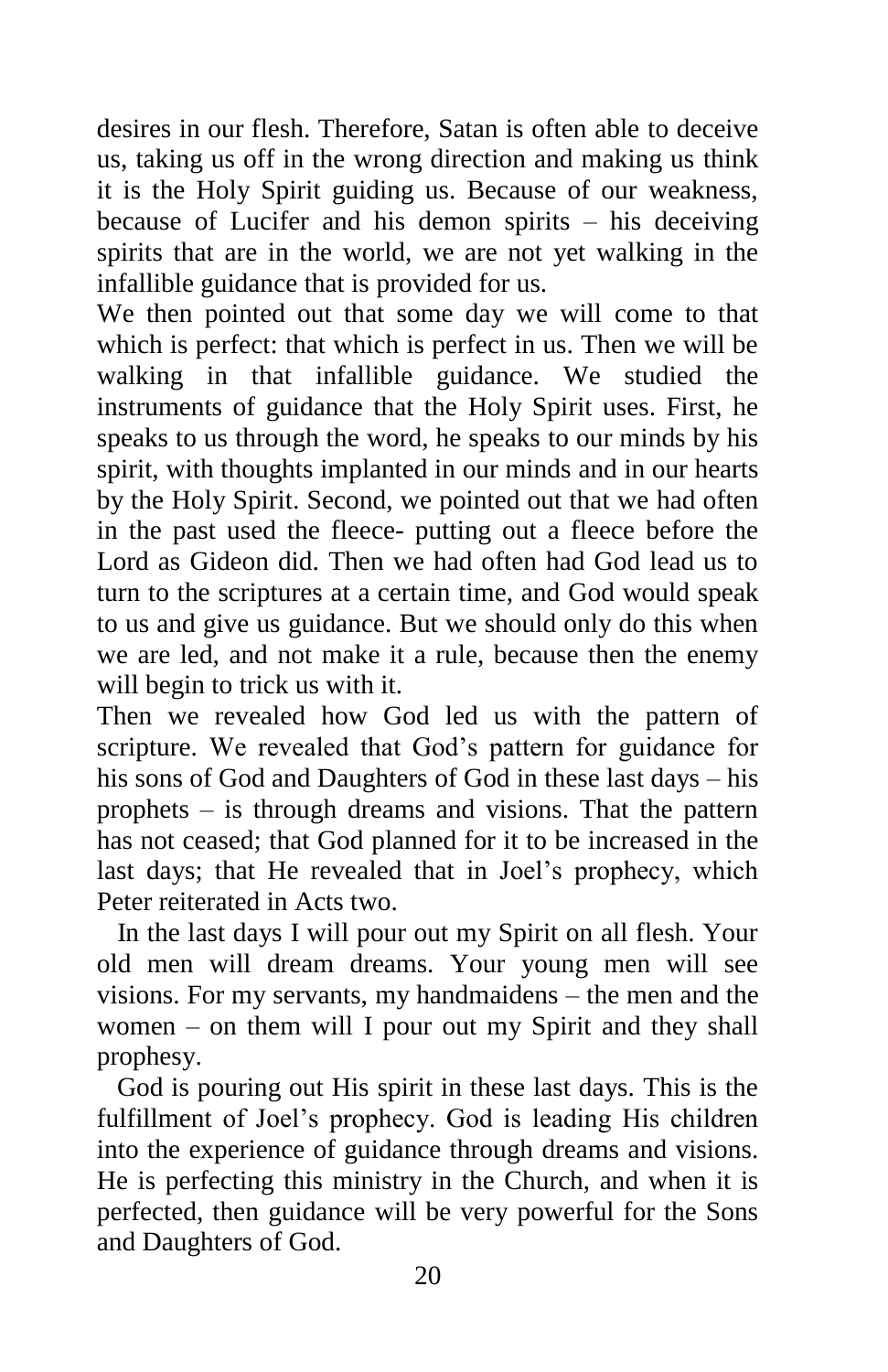But then we pointed out that Satan, the Bible says it the confuser of every good work, the deceiver of the brethren; that he is the imitator of everything God does. The truth is, every time God begins to lead his people into a stronger form of guidance, Satan will sweep in and begin to imitate it, simply to bring confusion – to bring the reality, the real thing which God is doing into disrepute – and to hinder one in the search for guidance from God. Satan will imitate everything God does. He can imitate the fleece. He can imitate speaking to us through the Scriptures; as he did to Jesus when Jesus stood upon the temple during his temptation, and Satan quoted a Scripture from the psalms to Jesus and said, "If thou be the son of God cast thyself off, for it is written," and then he quoted a psalm that "the angels will bear thee up, that thou dash not thy foot against a stone." Satan can speak to us through the scriptures.

 He also imitates dreams and visions. The Bible says he transforms himself into and angel of light. He is continually seeking to make us believe that he is God speaking to us, thereby seeking to lead us astray – into a sidetrack, away from God – and he can and does give visions trying to make one believe that he is God. I have had it happen to me, and therefore I know that he does it.

 We ended our first study with a big question, that then is always asked, "Well then, how can one be sure when it is the Holy Spirit speaking, and when it is another spirit?" when people learn that Satan imitates everything that God does, sometimes they are inclined to get discouraged and not want to seek the true realities of God, for fear they will get something from Satan. But this we must not do, beloved. We cannot stop using the fleece simply because Satan imitates it. We cannot stop preaching the salvation truth because people make false professions of faith. We cannot stop using the Scriptures just because Satan misinterprets them to us. Nay, neither can we run from dreams and visions simply because Satan will imitate them. We must wade through all of his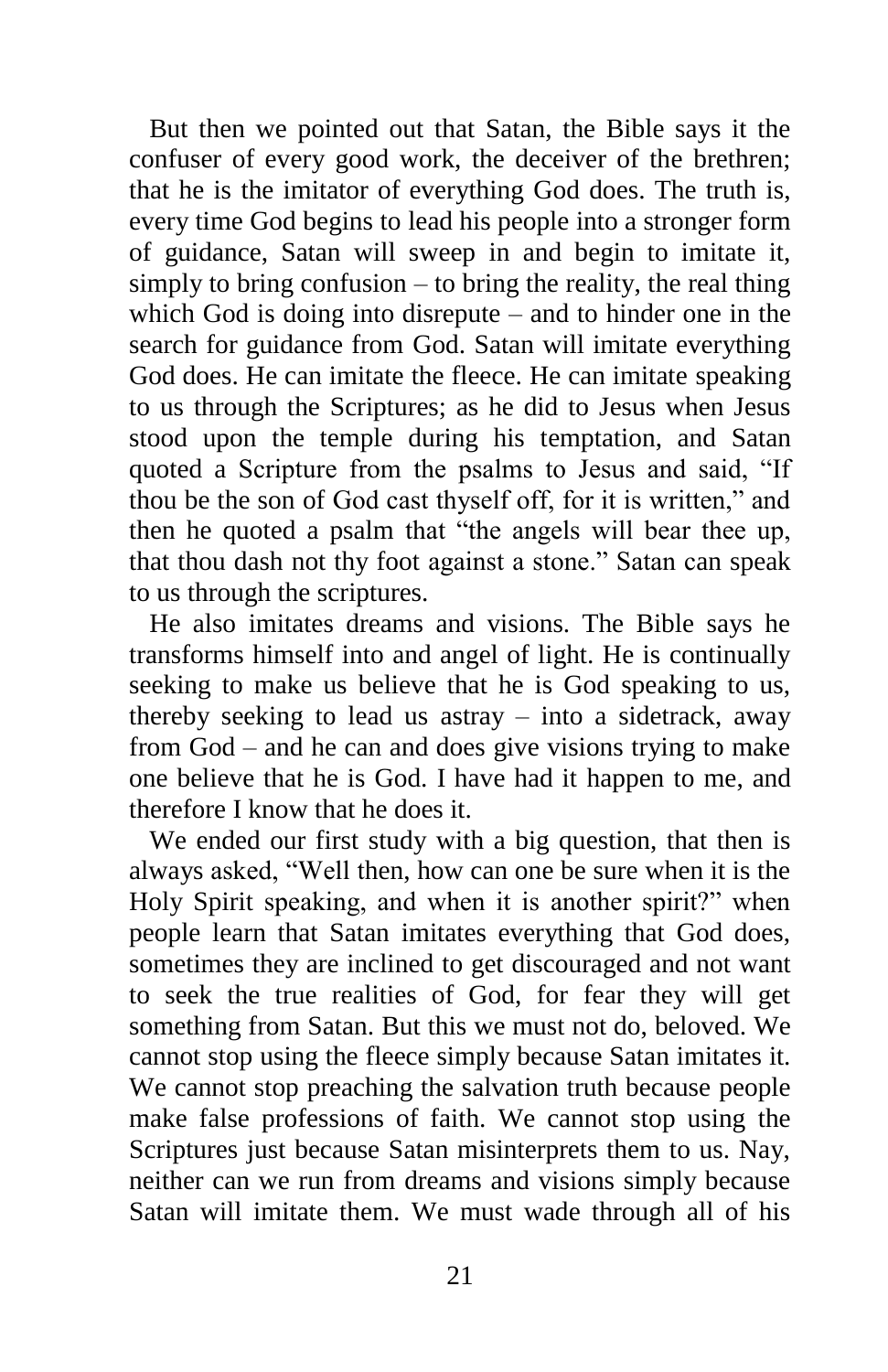imitation and still seek and receive and experience the realities of God.

 So in part two of this study, we answer the big question; how to discern between the voice of the Holy Spirit speaking to us, guiding us; and Lucifer or a demon spirit. We briefly touched at the close of our study, on the first step, that is, that we judge the message. At the point where we hear it, the voice of a demon spirit sounds no different to us than the voice of a Holy Spirit. They are both spirit beings. They both speak with a spiritual voice, not an audible voice like we physical beings do. Therefore, at the point where we hear it, it sounds the same. It comes to us as a powerful impression on our minds, a powerful taught planted in our minds. As we've often pointed out, it comes to us as a dream or a vision, and in the other ways that are mentioned.

 But Satan is a good imitator, and at the point where we hear the voice of the demon spirit, it sounds the same as the Holy Spirit. Therefore, we must not look to the experience of hearing the voice for our discernment as to who we are hearing from; but our first step is in judging the message that we hear, not the voice, but the message - what has been said to us. We judge it, of course, by the Word of God. If it agrees with the Word of God, then we can most certainly receive it, because a demon spirit is not going to agree with the word of God. If it is contradictory to the Word of God, then we must reject it, because the bible says the spirit and the Word always agree.

 The Spirit is the author of the written Word and He is not going to direct us to do, today, something contradictory to what He has commanded us not to do when He gave the written Word centuries ago. This is why it is so very important for us to study the Word, read the Word, learn the Word: so that we can know what God's Word says. So that we can judge that which we hear in the world today from a spirit, or through a spiritual experience; and know whether it is the Holy Spirit or a demon spirit who is seeking to give us guidance. We must judge the message by the Word, and if it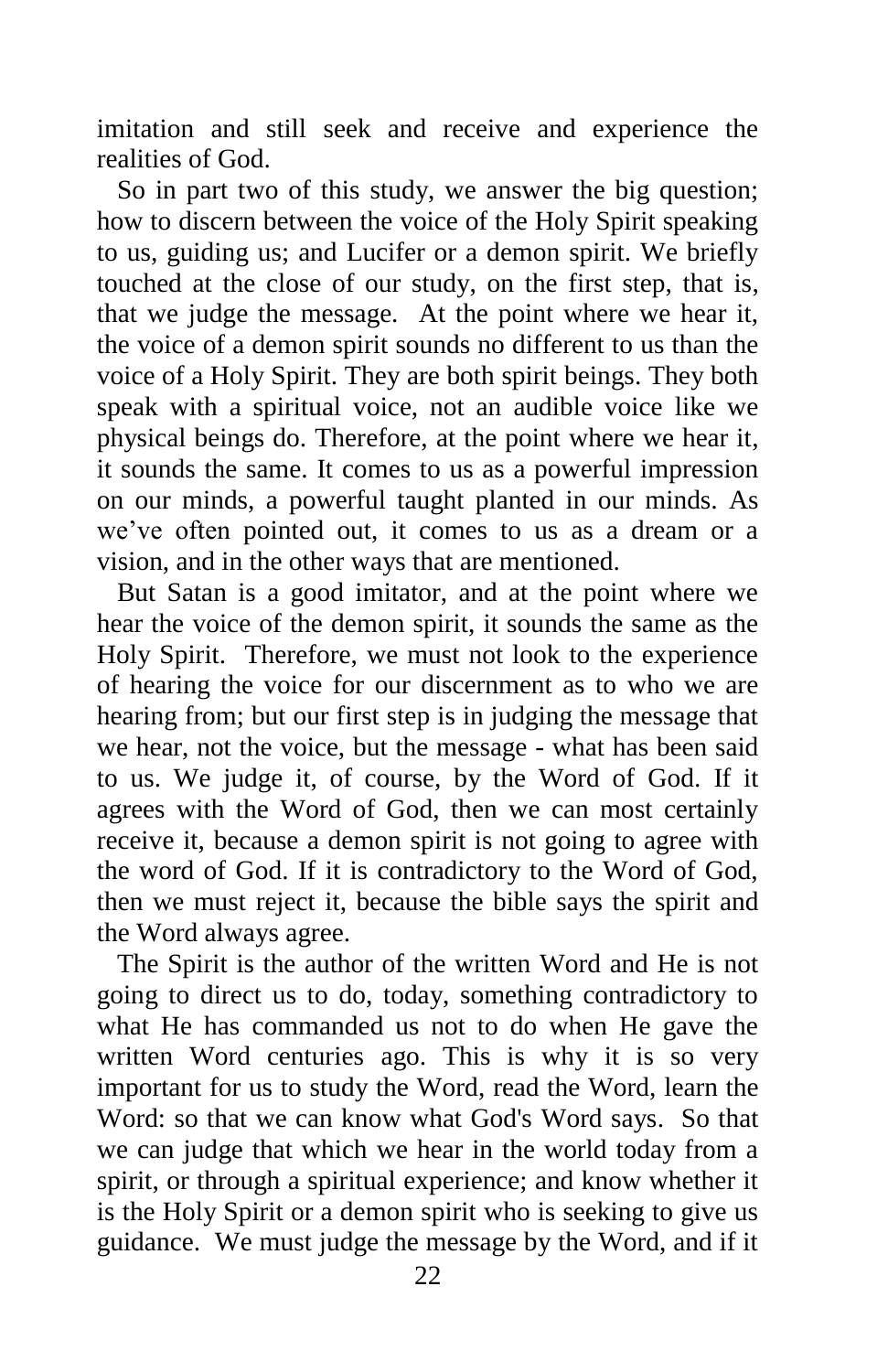is contradictory to the Word of God, the written Word - then it is not from the Holy Spirit.

One of the chief tricks that Satan seeks to do with many churches or many people who have come to a deep walk in the Spirit, and who have had much experience of supernatural guidance from the Spirit, is to trick them into thinking that they have risen so high that they can lay down the written Word completely, and simply be moved through their spiritual life; receiving revelation straight from the Holy Spirit and guidance straight from the Holy Spirit. It is true that it is in God's plan for us to some day come to a point of spiritual growth where this will be so, when that which is perfect has come in us. But many have been tricked into laying down the written Word long before they come to that which is perfect in them. Until we come to that point, we still need the written Word to check up on the messages that we are receiving from the spirit realm; to check up on the guidance; to check up on the revelations.

As we move out into this realm of walking in the Spirit and being guided by the Holy Spirit, we must carry the written Word with us, both in our hands and in our minds and in our hearts; and we must use it to check and judge every message and every revelation that comes to us; to be sure what spirit we are hearing from.

When one has risen very high in God and is being wonderfully used of God, particularly in the supernatural realm; and when one has had much experience with supernatural guidance by the Holy Spirit, through speaking by the Spirit to their minds or in dreams and visions; and so forth; one of Satan's chief tricks is to suddenly reveal to that person that they are being called into a special ministry, or called to do something that is contradictory to the Word of God; and that it is God that is calling them to do so. Satan will point out to them that often in the Scriptures in the past, God has called certain prophets and certain great men of God to do something contradictory to what He has previously commanded in the Scriptures. The demon spirit who is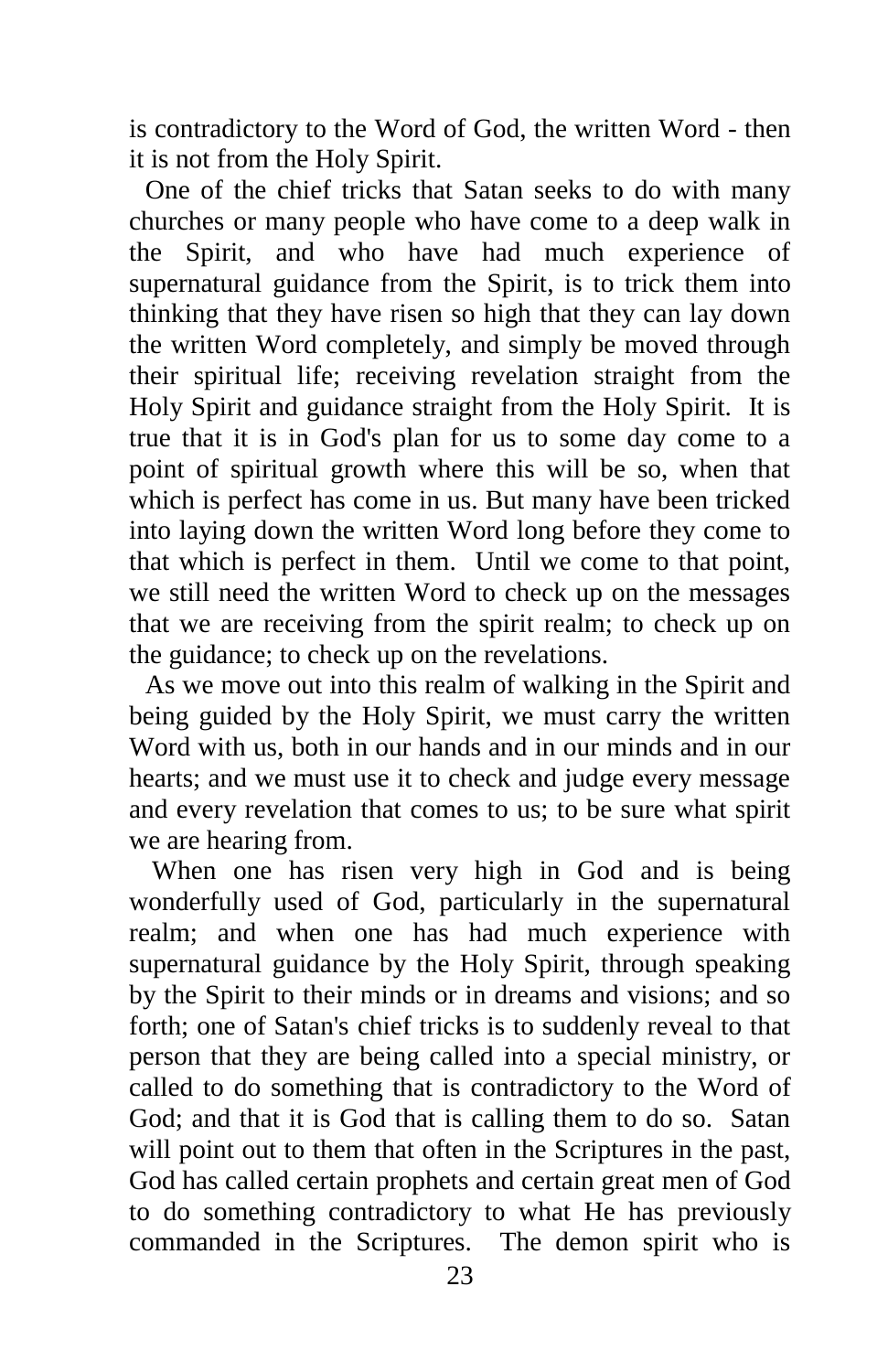seeking to trick someone into this, will point out to him that the commandment says, "Thou shalt not kill," and yet God often called his servants to go forth in the days of Israel and kill all nations; such as when God spoke to the prophet Samuel, and told Saul and the Israelites to go and kill all of the Amalekites.

The demons will point out to him that God called Hosea the prophet to do something which was contradictory to the Scripture, when He told him to go and marry an adulteress for a special purpose. He'll point out to him that when Abraham was going up to the top of Mount Moriah, to kill his son Isaac and offer him for a sacrifice, if someone had asked him, "Abraham, where are you going?" and Abraham had said, "I'm going to kill my son," that people would have thought that he was out of the will of God, but that Abraham was called to something special. Therefore, in doing something contradictory to what the written Word said, he was yet in the will of God.

After pointing these things out, Satan will then try to trick that person into feeling that, though the thing that he is feeling led to do is contradictory to the Scriptures; nevertheless God is leading him because he is being called into a special ministry that nobody else but him will ever understand; and that he is to be mightily used of God in this special ministry. Many who have risen high in God and been mightily used of God have been tricked and overthrown by Satan through this, one of Satan's most insidious tricks. We place it here as a warning, that no one who reads this message will ever fall into that kind of trick. If the message is contradictory to the Word of God, regardless of how plausible it seems, we reject it. We judge it by the Scriptures and we reject it.

Then, in the area of judging the message, we want to point out three ways in which Lucifer and his demoniac kingdom seek to deceive concerning revelation. In 11 Thessalonians 2: 1-3, Paul said to the Thessalonian Christians: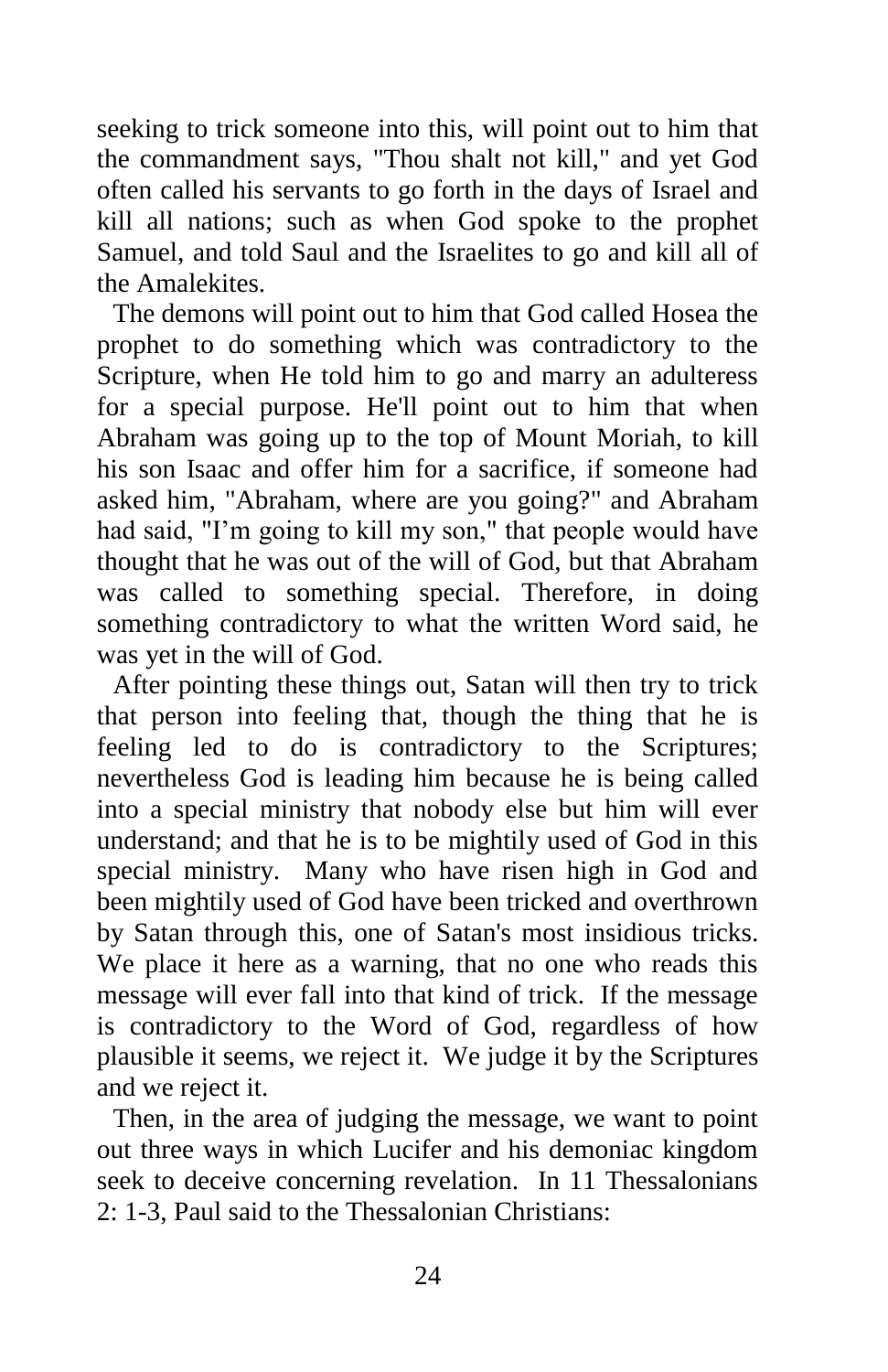"Now we beseech you, brethren, by the coming of our Lord Jesus Christ, and by our gathering together unto him, that ye be not soon shaken in mind, or be troubled, neither by spirit, nor by word, nor by letter as from us, as the day of Christ is at hand. Let no man deceive you by any means: for that day shalt not come, except there come a falling away first, and that man of sin be revealed."

In Paul's day some were about to be deceived into thinking that Christ's second coming was right at hand. Paul warned them not to be deceived, and in doing so, he revealed the three ways that Satan uses the most to deceive people in the area of revelation. He said that they be not shaken in mind; neither by spirit, nor by word, nor by letter. These are the three means that Satan uses most in the world today to deceive people in the area of revelation.

First by spirit - deceiving spirits actually project into their minds false revelations, false ideas.

Then by word -- if they cannot put in people's minds false ideas and false revelations by a spirit (and sometimes they cannot, because people's minds are so filled with the everyday things of the world) then they do it by word. They send those in whose minds and hearts they have already planted false revelations to you, and speaking through the audible voice of that person, they implant their false ideas in your mind.

And then, last of all, by letter - in those days as now, by writings working through human instruments in whose minds they have implanted false revelations - they deceive the individual. Today, they do it by many books that are going forth in the world with insidious ideas (written word letter) and in this way, they implant in the minds of men false ideas.

How do we fight against this? Again, by judging the message, to see if it agrees with the Word of God. We do not want to place our dependence upon whether a thing is truth or not, in the messenger. God's Word teaches us that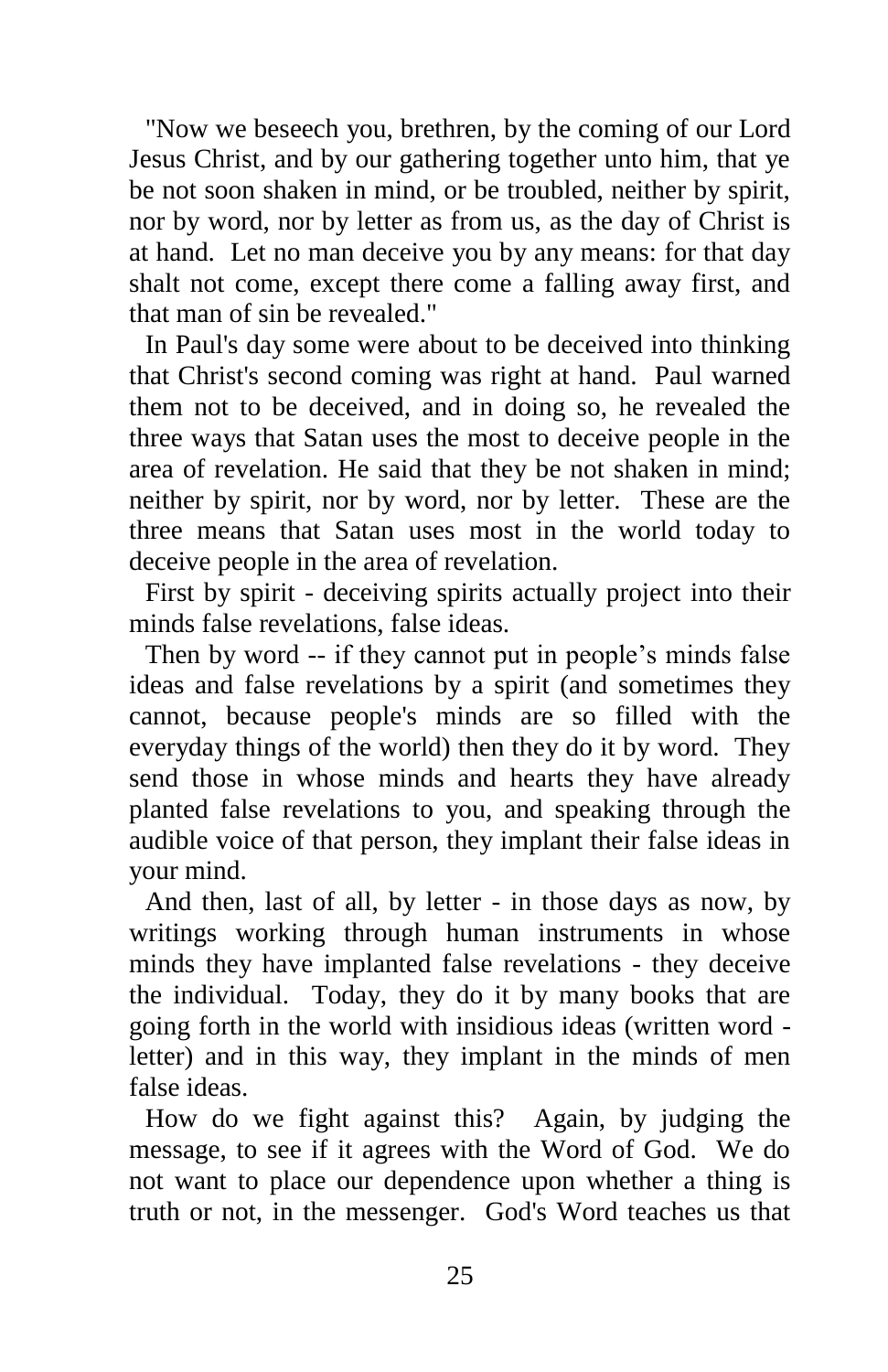we should judge everything that comes forth by the Word of God, no matter who the messenger is.

Sometimes a messenger, or a servant of God, will have much truth and be mightily used of God, and have a tremendous reputation as having been used of God; and yet minister a thing in which he will be wrong on one point of truth. If you accept what he says simply because of his reputation, as well as his popularity, or even because of your knowledge of his earnest sincerity; and you don't judge this one point and you accept it just because of the messenger; then you may be deceived on this one point. Nay, we should seek as much light as we can - as much knowledge of the Word as we can have, and then we should judge every message that comes forth by the Word.

The next step in judging the message is to learn and know from the Bible the true manifestations of God's Spirit, and God's Divine purpose for them as revealed in Scripture, and how they are to operate. The true manifestations, or socalled gifts, of God are listed in I Corinthians 12 in the Scriptures:

"For to one is given the word of wisdom; to another the word of knowledge; to another faith; to another gifts of healing; to another working of miracles; to another prophecy; to another discerning of spirits; to another tongues; to another interpretation of tongues."

These are the true manifestations of the Spirit of God. The Spirit will manifest Himself to us and through us in these nine different ways. God has a definite purpose for each one of them in His plan for the Body of Christ in these last days. Each one of them is to fulfil a specific purpose in the ministry of the Body of Christ.

When one learns the true manifestations and how they are to operate in the Body, then he will be able to recognize when demon spirits bring forth false manifestations; and this they will most certainly try to do. As soon as an individual receives the Baptism of the Holy Spirit, and begins his walk in the Spirit, and begins to be led by the Spirit of God into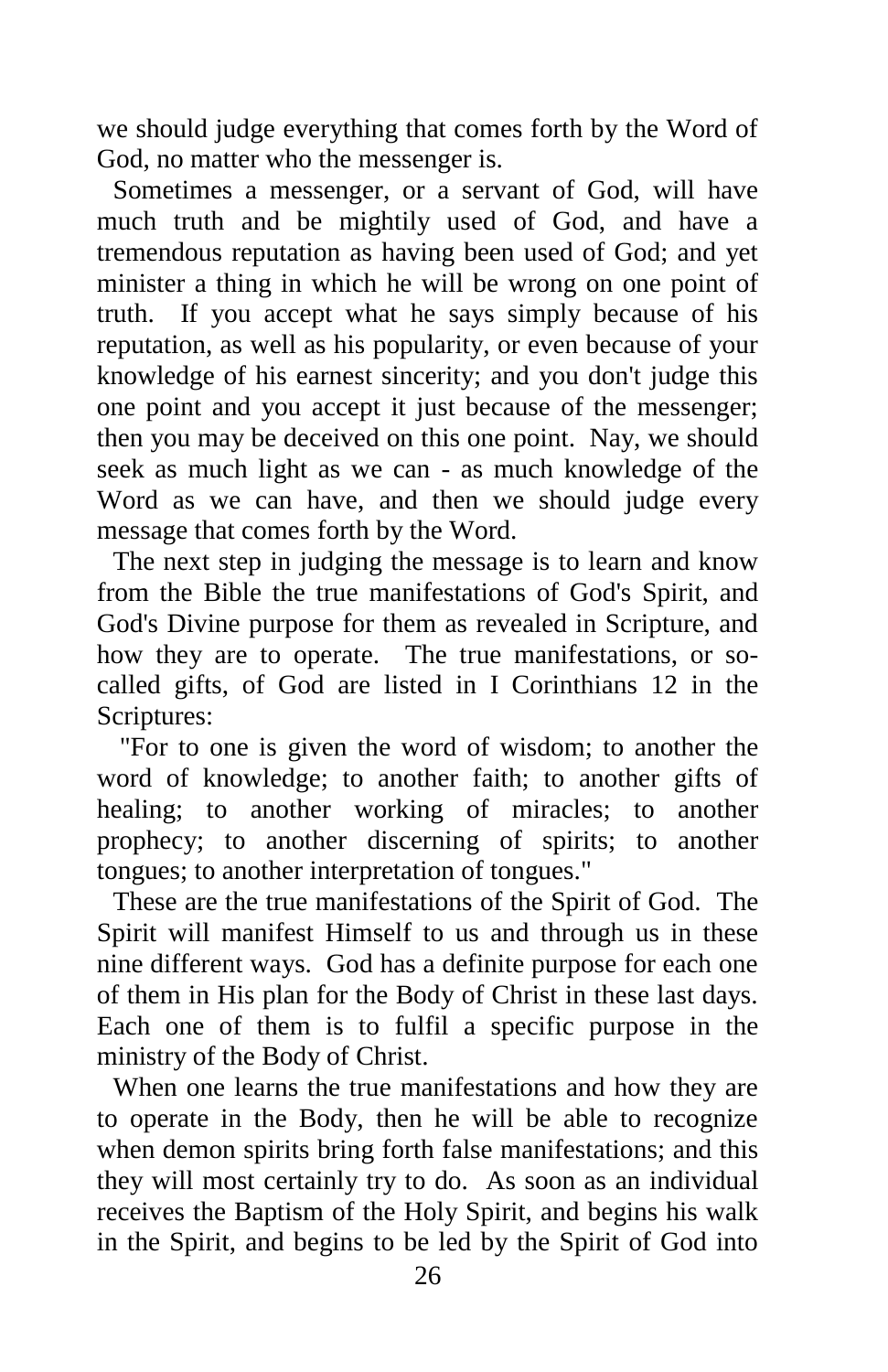the manifestations of the Spirit operating in his life; demons will immediately begin seeking to trip him into false manifestations. As soon as God brings forth in a Church the Baptism of the Holy Spirit, as He did in mine; and that Church is transformed and begins its walk in the Spirit; demons will immediately seek to bring forth false manifestations of the Spirit.

Therefore, one should seek out those who have been walking in the Spirit and who have been through this stage; who know the true manifestations of the Spirit arid how to reveal them from the Scriptures; and learn from I Corinthians 12 the true manifestations of the Spirit of God, God's purpose for them, and how they are to operate in the Body of Christ. Then one will be able to judge what comes forth and decide whether it is from God the Holy Spirit, or whether it is from a demon spirit.

Then we want to say, speaking in the human realm, one should never judge the messenger, but the message. The messenger may be sincere in his preaching, teaching, or giving forth revelations, he or she may be a good man or woman; they may be earnestly seeking the will of God; they may be sincerely deceived themselves. Therefore, we should judge the message, not the messenger. Jesus tells us not to judge one another. So if the message is not from the Lord and is contradictory to Scripture, then we should reject the message but we should never reject the messenger. We should judge the message and reject it, but we should never judge the messenger and condemn him or her and reject them, simply because they have brought forth a false message. If they have brought forth a false message, deceived by

demon spirits, and we have recognized that it is a false message; then far from judging them and condemning them and rejecting them, it is our responsibility to draw the messenger to us in love; and seek to show them where the enemy has deceived them. Let me emphasize this again.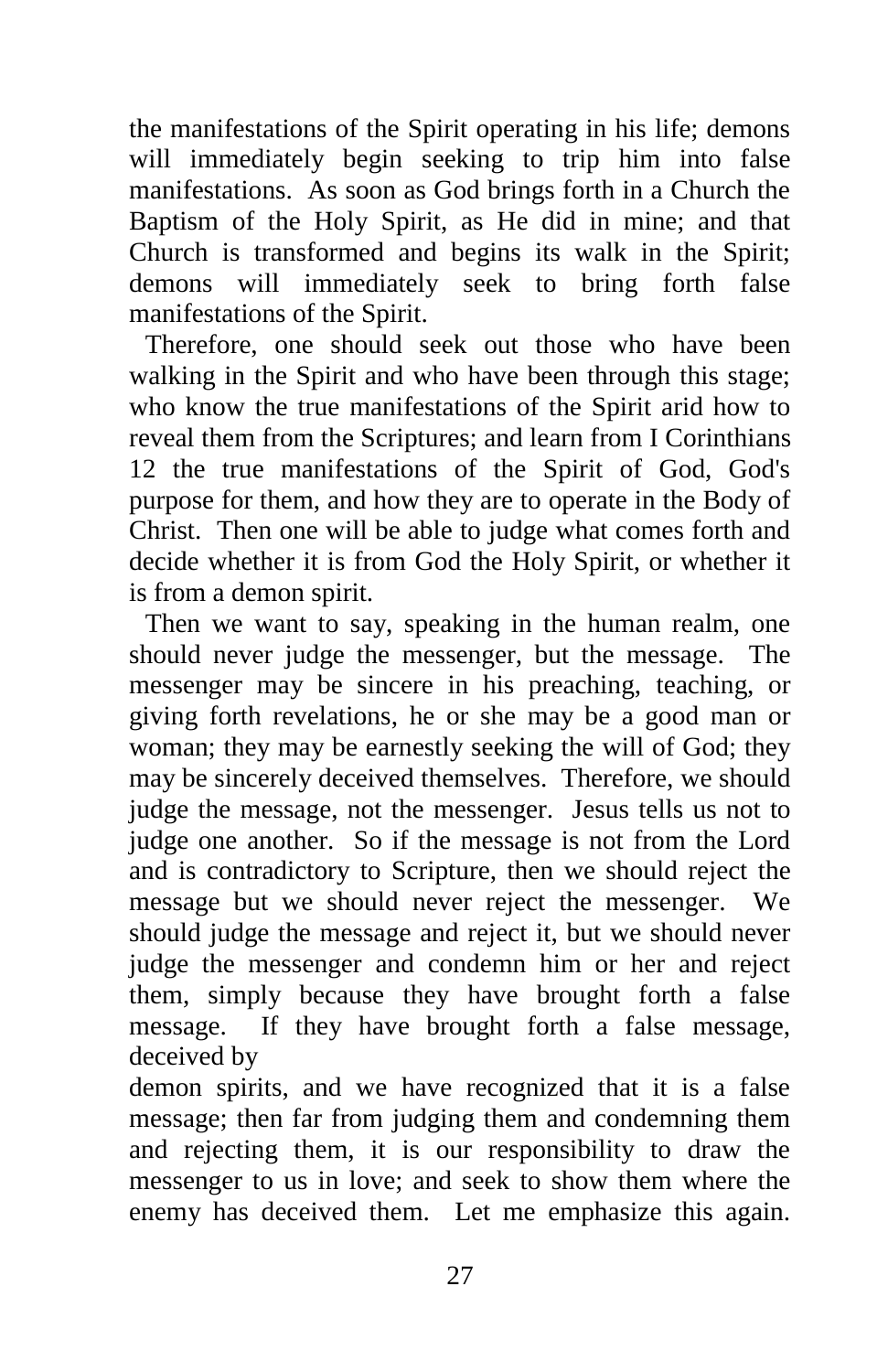Judge the message and reject the message, if necessary; but never judge the messenger and reject him.

That is, as we have said, when we are speaking of human messengers. When we are speaking in terms of a spirit who seeks to deceive us with a message to our minds, or through a dream or a vision, then of course we reject the message and the messenger.

The next step in judging the message is: judge the message according to God's purpose. Judge the message in the light of God's purpose. Study the Scriptures. Learn what God's purpose is. Learn what God's Divine plan is. Learn what God has purposed to do with His Elect, with the Body of Christ, with Christians. God has a purpose. He did not create mankind just on the basis of a whim that He had. He did not create mankind simply because He wanted something to do. He created mankind because He has a definite purpose. He is building something. He has a Divine plan and purpose for us. When we study the Scriptures and when we learn what God's purpose is, then we can judge every message that we hear, every guidance that we get; and if it leads toward the fulfillment of God's Divine purpose, then it is from God. If it is working in contradiction to God's Divine purpose, then it is not from God.

Now, the first thing that you want to see is God has a purpose for His Elect - for His foreknown Ones who are the Elect Body of Christ. Romans 8 says, "All things work together for good to them that love God, to them who are the called according to His purpose.

For whom he did foreknow, (His foreknown Ones, His Elect) he also did predestinate to be conformed to the image of Christ." He has a purpose for His Elect, His foreknown Ones.

He knew, before the foundation of the world, that the rest of the world would never accept Christ, they would continue to reject Him until they had passed the point of no return and would be doomed and lost forever. God could do nothing with them but let them go their own way, so they are not a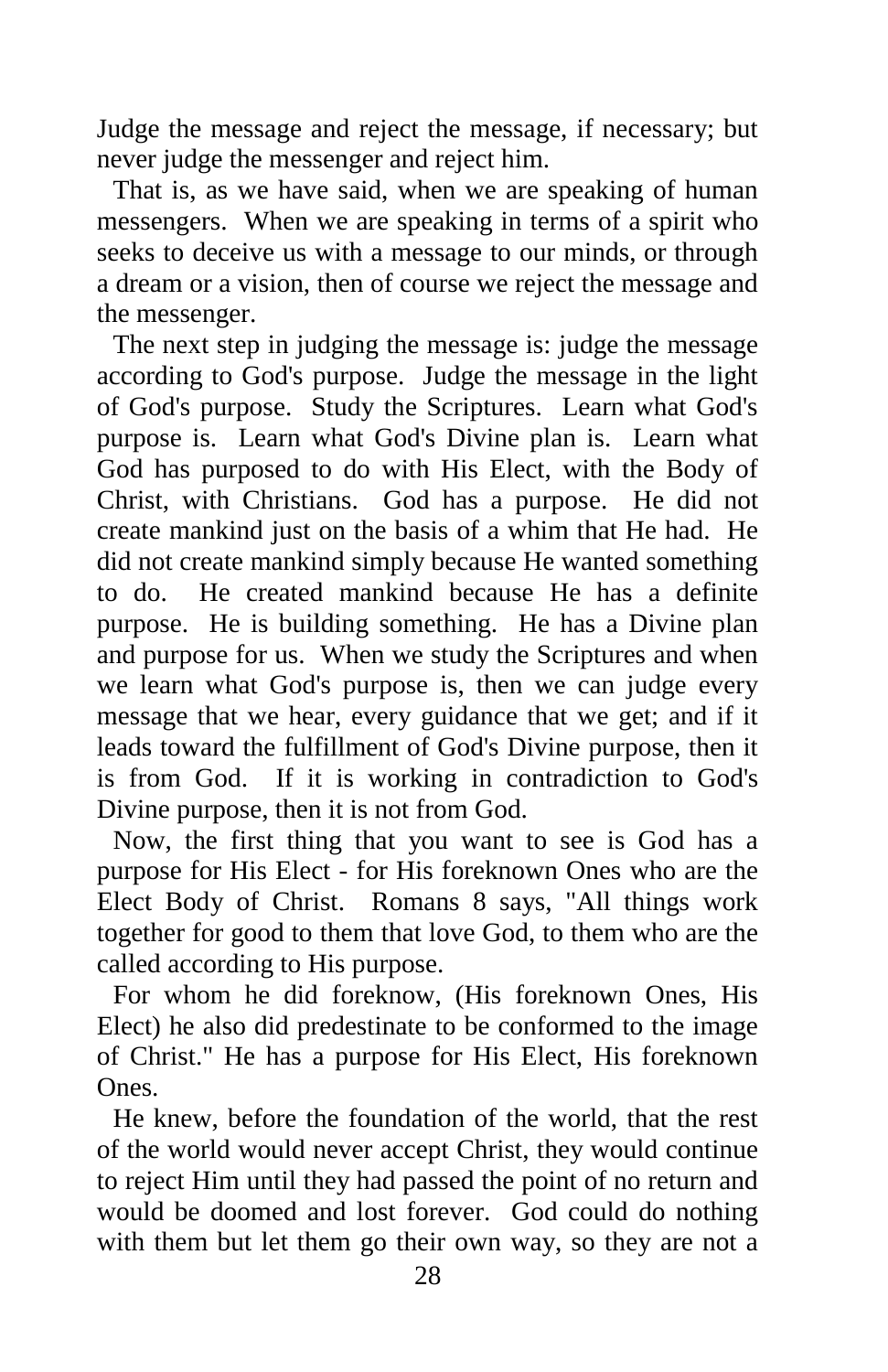part of His purpose. His purpose is for His Elect, His foreknown Elect Body of Christ. Romans 8:28-29 reveals to us just what God's purpose is for His Elect: "For whom he did foreknow, he also did predestinate to be conformed to the image of his Son." This is God's purpose for the Elect. He has purposed and predestinated them to become conformed to the image of His Son- to become exactly like Jesus. This is God's Divine purpose for the Body of Christ.

He does not purpose just to take men flying off to some physical city somewhere with streets paved with gold and buildings made out of jewels. He purposes to make His foreknown Elect exact images of His Son, Jesus Christ - to bring them into conformation to the image of His Son, Jesus. This is what God is seeking to do with us.

This is His purpose for all that He does - for all preaching, for all teaching, for all Christianity. The Holy Spirit is seeking to lead us into that Divine purpose which God purposed for us before the world was - conformation to the image of Christ. So the purpose is revealed in Romans 8:28- 29.

The method by which God will accomplish that great purpose is revealed in Ephesians 4:8-17. When Jesus ascended up, He gave gifts unto men or He distributed ministry gifts unto His church: (v.11) "to some, apostles; and some, prophets; and some, evangelists; and some, pastors and some, teachers." Then verse 12 reveals the purpose for these ministry gifts: "For the perfecting of the saints, for the work of the ministry, for the building up, or edifying (as the word is used in the King James, in the Greek it means 'building up') of the Body of Christ. Till we all come in the unity of the faith (that is, all believing the same truth, with no more divisions, denominational divisions, and so forth, in the true Body of Christ) in the unity of the faith, and the knowledge of the Son of God, (that is, the same knowledge that Jesus has) unto a perfect man, unto the measure of the stature of the fullness of Christ." That is, until we all become worthy, exactly like Jesus.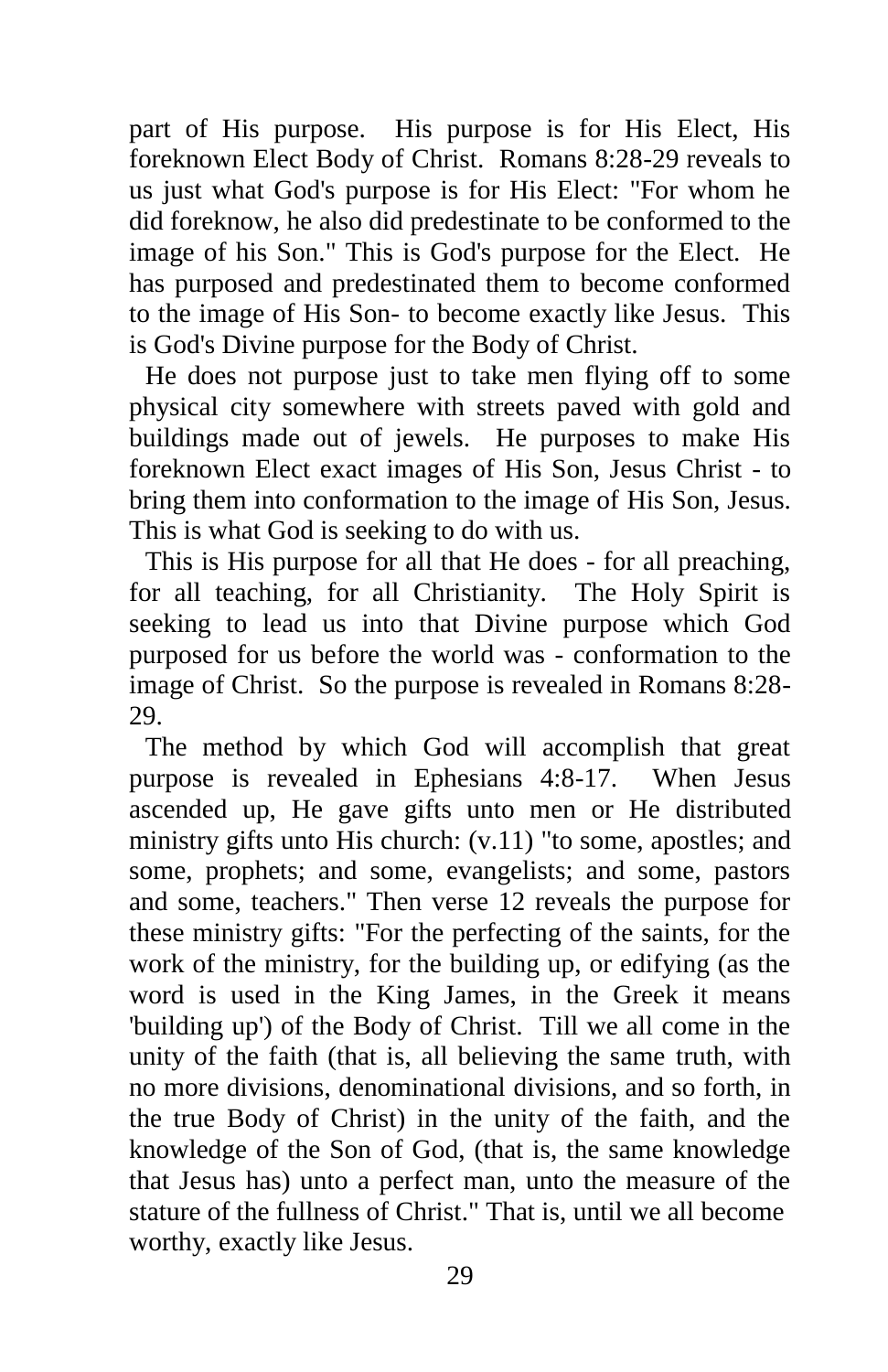Here in Ephesians 4 God reveals the method by which He is going to fulfil His purpose. Jesus distributed ministry gifts in its Church- Apostles. Prophets, Evangelists, Pastors, Teachers -- for the purpose of perfecting the Saints; not just evangelizing the Saints or calling them out of the world into Salvation. That is only the first step.

These ministry gifts are given for the perfecting of the Saints. For the work of the Ministry; which is the building up of the Body of Christ (edifying them) until all of us have come in the unity of the faith; until there are no more divisions of ideas and doctrines among us. And the knowledge of the Son of God: until we come to the same knowledge that Jesus had then. Until we come unto a perfect Man. Until we come unto the measure of the stature of the fullness of Christ: until we become exactly like Jesus.

God's method is to perfect the Saints - to bring them into conformation to the image of Christ, through the ministries of Apostles, Prophets, Evangelists, Pastors, and Teachers. You will note that these ministries are earthly ministries, not heavenly ministries. There won't be any need for them in heaven, so these ministries which God gave to perfect the Saints are to operate right here in the earth. Therefore, God intended for the last-day Saints to come to perfection right here, so that when Jesus appears at His second coming, we shall be like Him. L John  $3:2$ : "We know not what we shall be like but when he shall appear, we shall be like him; for we shall see him as he is."

This is God's purpose, and the method by which He intends to accomplish it, to make us like Jesus. And everything which works in accord with that purpose - when we are being guided toward that purpose - then we can trust the guidance that we receive. When it is contradictory to that purpose, then we must judge it and reject it.

Now there are other Scriptures which reveal how God is going to work this in us, bringing us into conformation to the image of Christ. And when we know them, then we are able to see God's purpose and how He plans to fulfil it, and all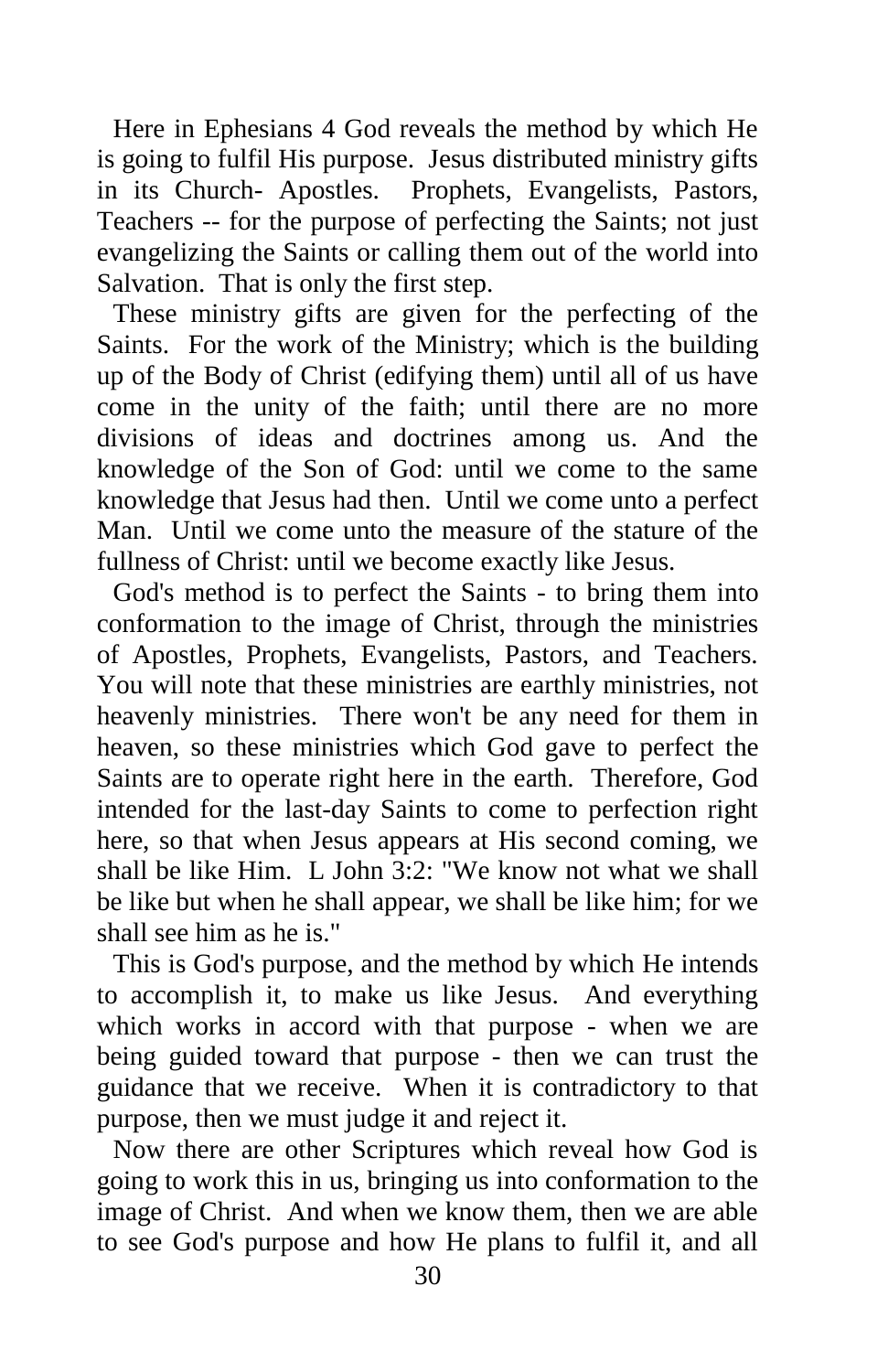that leads us toward that -- we know is the Holy Spirit; all that is contrary to that - we know is not the Holy Spirit.

In John 15:2, Jesus says: "Every branch in me that beareth fruit, he purgeth it, that it may bring forth more fruit." So that is what God is doing with the members of the Body of Christ. He is purging us of our imperfections. When we accept Christ and we love Him and we seek to bring forth fruit, then God begins to purge us - to burn all the dross out of us - to make us like Jesus. You see, beloved, the way to the fulfilment of God's purpose to conformation to the image of Christ, is the way down, not the way up. God is enabling us and helping us to die to self, that Christ might come forth in us. He is purging all of the dross out of us. He is taking us down to death to self, that we might come up to perfect Sonship in Christ. Therefore, every guidance that we receive which is in that direction, we can trust it. Every guidance that we receive which is not in that direction, we must reject it.

There are so many Christians and ministers in the world today who are being guided upward, upward to great material blessing; upward to great positions in the Church; upward to great positions of respect and popularity -- not only with the baby members of the Christian Church, but with those who are on the outside - the peoples of the world; and they imagine that it is the Spirit of God who is guiding them. It is not the Spirit of God who is guiding them, beloved.

When the Spirit of God is guiding us; He will be guiding us downward to death to self, and Christ coming forth in us. And the further we go down that road; the more we will resist the world; the more we will reveal to the world its sinfulness and its evil; the more the Spirit will, through us, convince the world of sin and judgment; and the more we will be rejected by the world, just as Jesus was rejected by the world. We will not be popular with the world and its system. Christ is purging us. This is His purpose. Isaiah prophesied of the coming of Jesus; and he prophesied that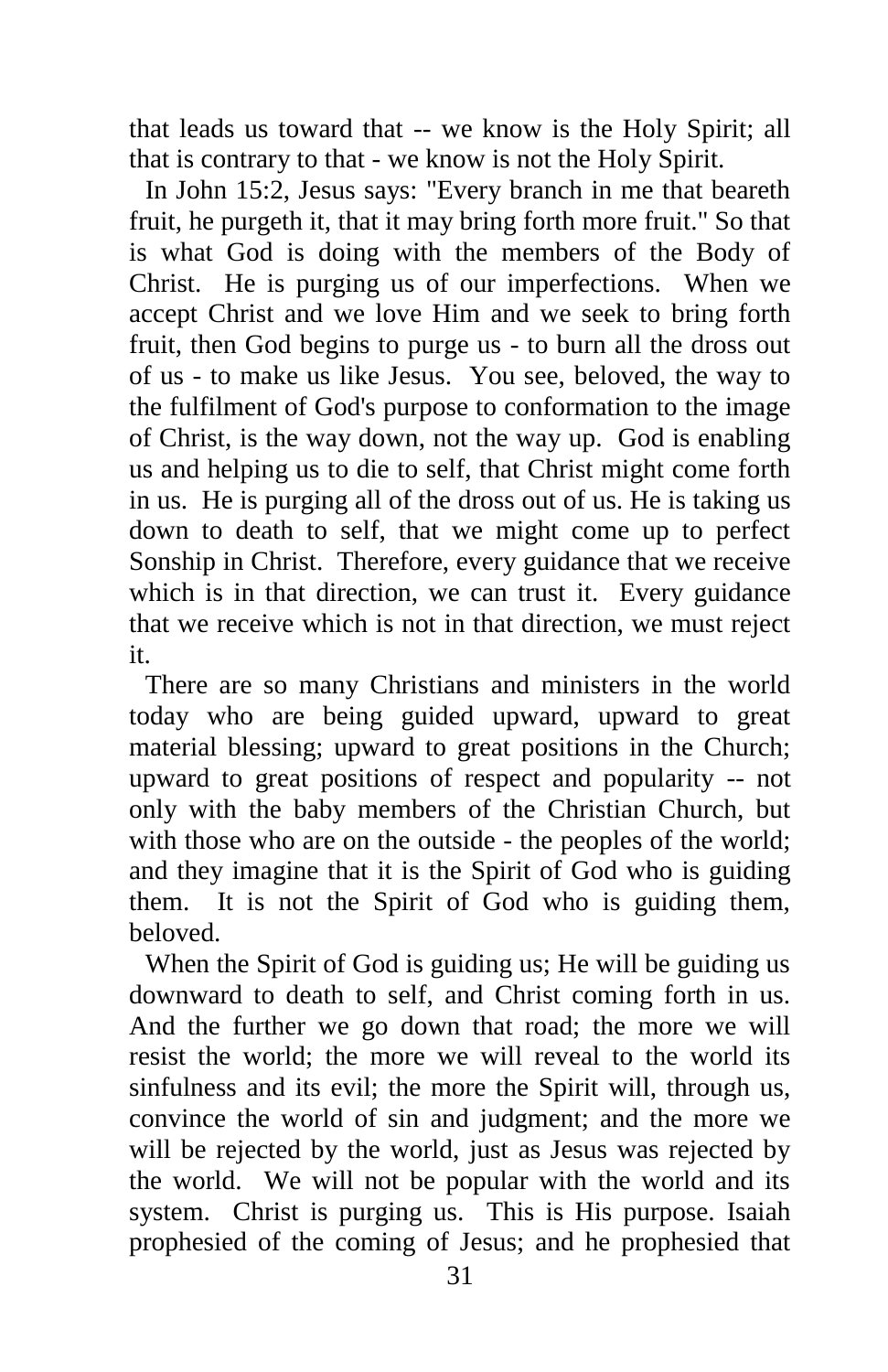Jesus was the cornerstone that the builders would reject; and then he said, "Whosoever shall fall upon that stone shall be broken. Upon whomsoever it shall fall, they shall be ground to powder." So those who fall upon Jesus, who surrender themselves to Him: He is going to break them; they shall be broken. Those who reject Him, and the stone falls upon them; they shall be ground to powder. But those who fall upon Jesus and accept Him as Saviour; they shall be broken.

This is what God is doing with us, beloved. He is breaking us. This is God's Divine purpose. Every member of the Body of Christ shall be broken. The Word of the Lord shall stand forever. The grass withereth, and the flower fadeth, but the Word of the Lord shall stand forever, and God's Word shall be fulfilled.

Every member of the Body of Christ shall be broken. We do not have time in this study to reveal just how all are going to be broken; but this is what God is doing with us. This is God's Divine purpose. He is breaking us. He is not leading us to higher positions either in the Kingdom or in this world. He is leading us to death to self; that Christ might come forth in us. He is purging us. He is breaking us. This is His purpose and He will bring it forth in us. Everything that is in line with that purpose: we can follow it. Everything that is not in line with that purpose is contrary to God's purpose, and it is not the Holy Spirit that is leading us.

There is a doctrine going forth in the world today that through taking the teachings of Jesus Christ, and the teachings that Jesus gave concerning the Divine laws of the Spirit and Life, and the law of faith; and by practicing them and living in them, that one can come to perfection and ultimate salvation.

That simply by coming to Jesus and taking His teachings, accepting Him as the great way-shower - the great teacher sent from God to show us the way -- and using the teachings and the laws of Life and Spirit that Jesus taught, and living in them, one can go on to his perfection. But this is stepping over repentance of sin and the acceptance of the atoning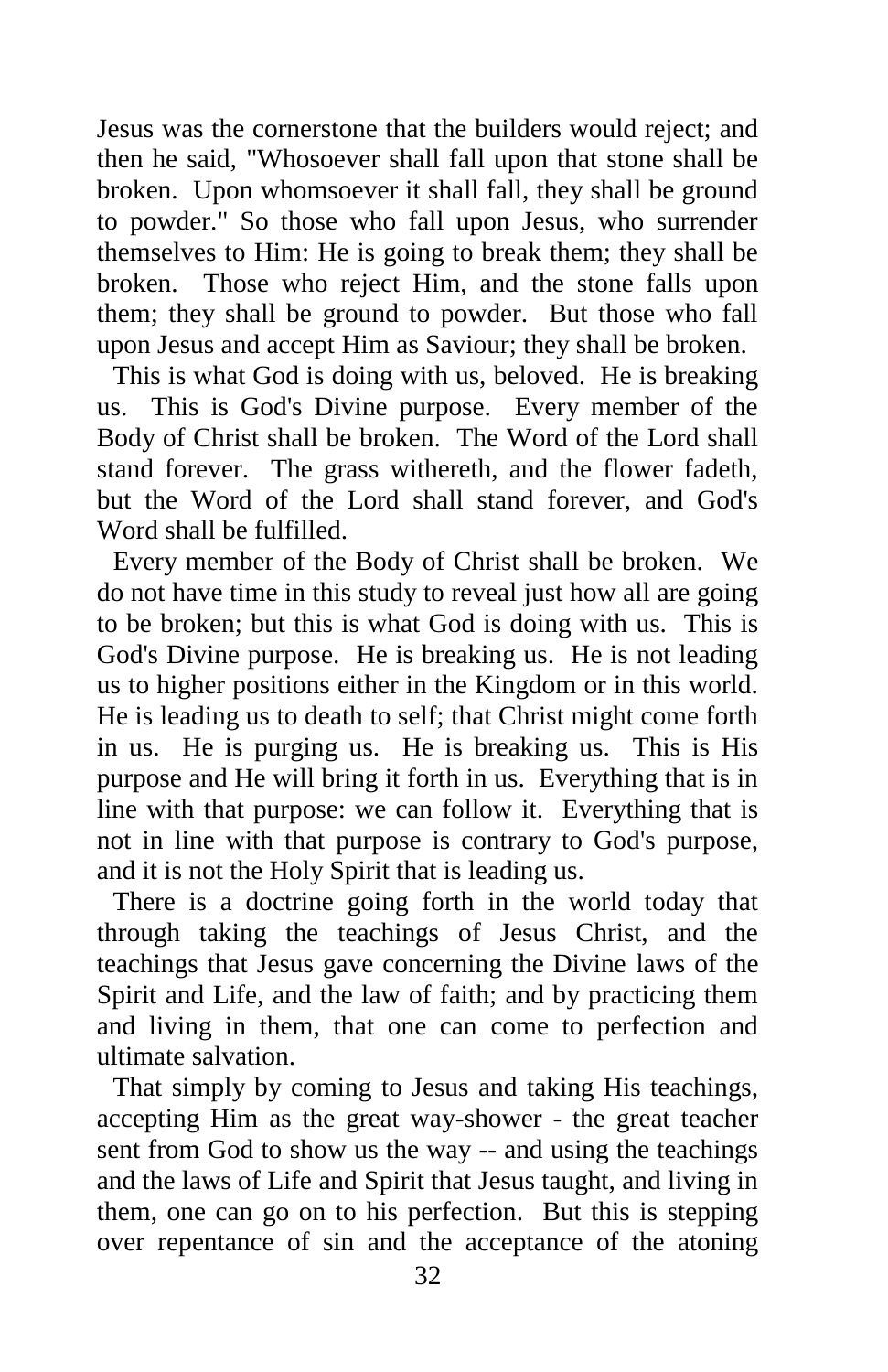blood of Jesus by faith, as the propitiation for our sins**.** This simply comes to Christ and takes His teachings right where you are, starting there and going up**,** up, up to salvation, to perfection; without ever going down to the foot of the cross and repentance, humble surrender, confessing yourself as a sinner before God and needing an atonement for your sins. This is a demon spirit; this is a lying spirit; this is a deceiving spirit - a spirit that is leading one contrary to the purpose of God.

For the purpose of God is not to take us where we are and take us up,up, up. The purpose of God is to take us where we are and take us down, down, down to brokenness, to purging, to death to self that Christ might come forth in us**;**  and Christ cannot come forth in us until self has died. It is not the taking of self and making it a better self; but it is the killing of the self that is, so that Christ might come forth. This is God's purpose. The other thing is a demon spirit straight out of hell.

The first revelation that the Holy Spirit will give the lost person who is dead in trespasses and sins is that he is a lost sinner and he needs the atoning blood of Jesus as remission for his sins; he needs Jesus as a Saviour through His atoning blood. That is the first revelation the Holy Spirit will give anybody. Many people receive revelations after they have jumped over that one and rejected that one - great revelations - but it is not the Holy Spirit that is giving them to them; it is demon spirits. The Holy Spirit is going to seek to lead us into God's purpose, and the first step in God's purpose for us is to see ourselves as sinners; to see the self that is as a self that needs to die; that a new self might come forth. We must be broken. That is the pathway that the Holy Spirit will lead us on, for that is God's Divine purpose - the way of the wilderness. When we judge all guidance that we receive in the light of' that purpose; if it does not lead us toward that purpose, if it leads us up instead of down; it is a demon spirit, not the Holy Spirit.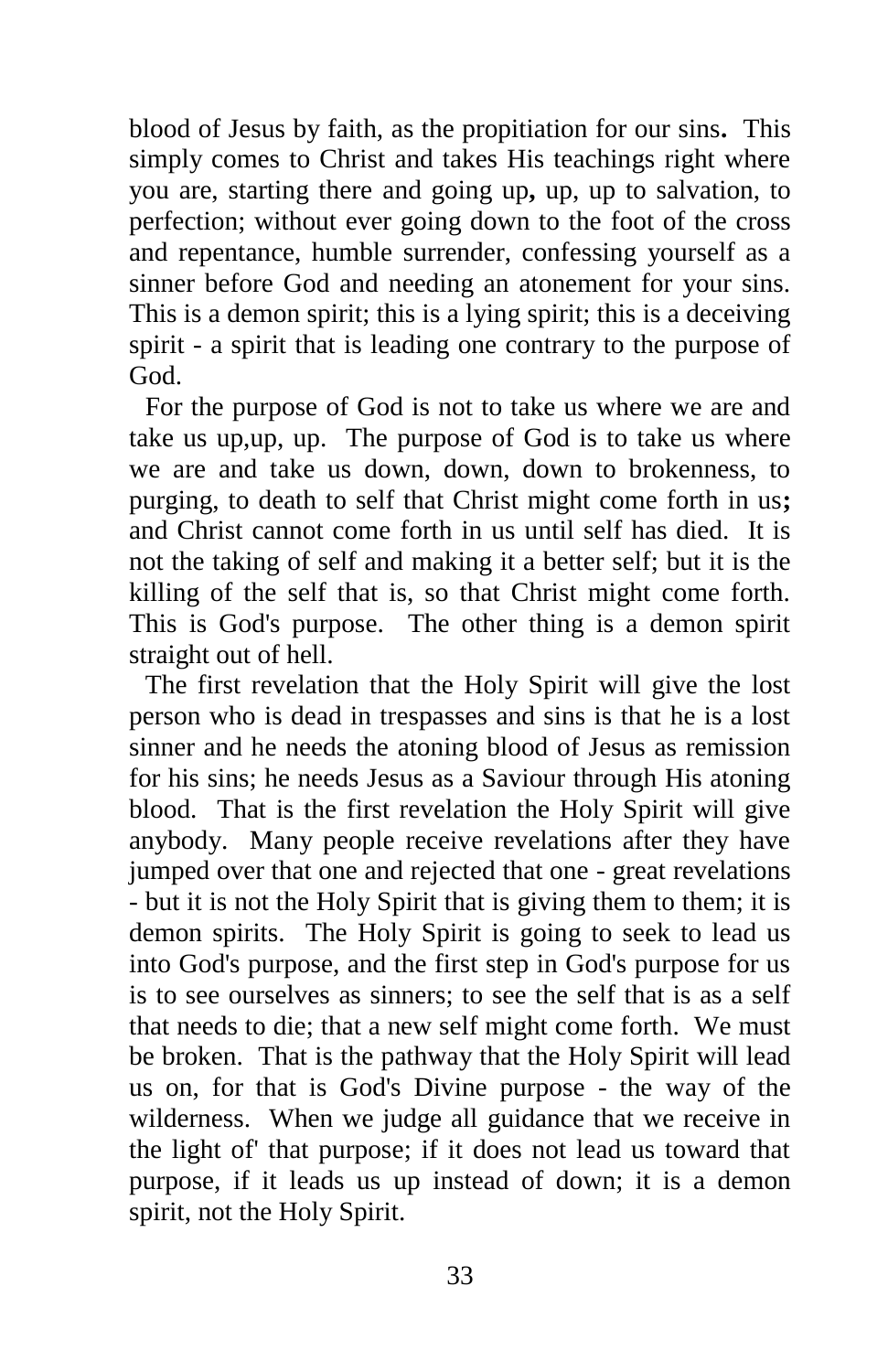In Genesis 3:22-24 we read: "And the Lord God said, Behold, the man is become as one of us, to know good and evil: and now, lest he put forth his hand, and take also of the tree of life, and eat, and live forever: Therefore the Lord God sent him forth from the garden of Eden, to till the ground from whence he was taken. So he drove out the man; and he placed at the east of the garden of Eden Cherubims, and a flaming sword which turned every way, to keep the way of the tree of life."

Here we are told that after man fell, God threw him out of his paradise, out of the garden of perfection, out of perfect union with God, and the Bible says God placed before the garden an angel with a flaming sword which turned every way to keep man from getting back into the garden in his fallen state. There is no literal garden of Eden anywhere. The angels are not literally standing before any garden with flaming swords in their hands. God symbolically here reveals the truth to us, that man cannot get back into the garden of perfection that he was in, in the beginning, until he has first gone through the purifying fires of purging, of breaking; and the old self that he is, has died; and the new man, Christ, has come forth in him. That is the angel with the flaming sword in front of the garden, proclaiming to us that man cannot get back into that garden without going through the fire; the purifying fire; the breaking fire; the fires of testing, which brings us to the brokenness - which bring us to death to self - that Christ might come forth in us. This is God's Divine purpose for us. Everything which is in the other direction is not from the Holy Spirit.

Romans 1: 20 reveals to us a great truth. Here we are told that the invisible things, or the invisible truths of God have been before us since the foundation of the world; being seen in things that are made. That is, it is revealed to us here that God has made visible things, things that are made symbols of Spiritual truth, the invisible truths of God. This is why the Bible uses water as a symbol of the Holy Spirit, the serpent as a symbol of the devil, seed as a symbol of the Word of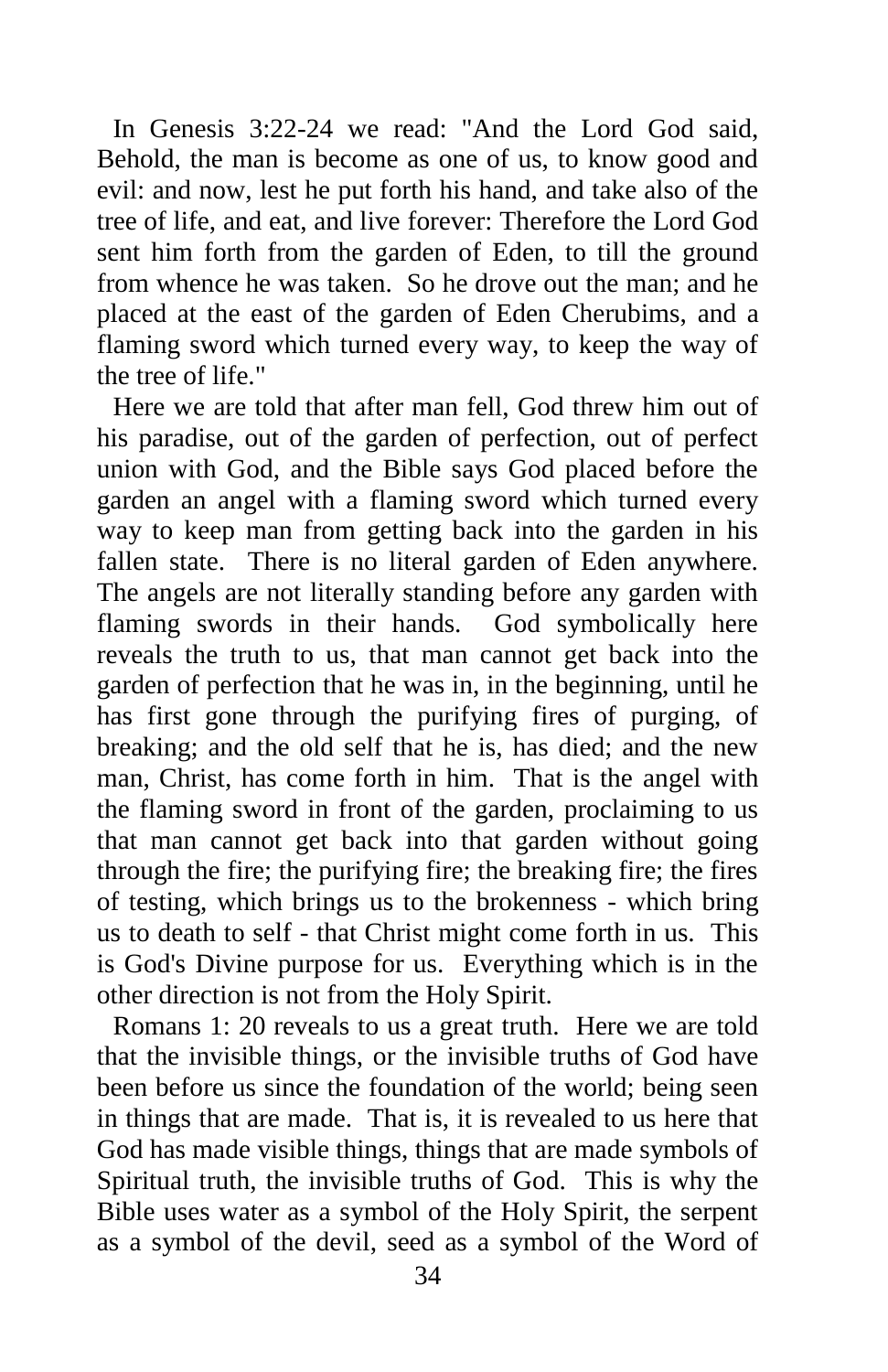God that is sown in the hearts of men: not because the Bible arbitrarily decided to use these symbols; but because the Holy Spirit, who authored the Bible, knew God made visible things symbols of Spiritual truths.

One of the greatest symbols we have, that God instituted in human experience at creation - which reveals to us God's purpose for us - is revealed in the tempering of a piece of steel. When the blacksmith tempers a piece of steel so that he can make it into a hard, perfect instrument; he first puts it in the fire and he heats it almost to the melting point. Then, when it is almost ready to melt, he plunges it into cold water and the steel becomes hardened; and it becomes a perfect instrument in the hands of the blacksmith.

This is set before us to reveal to us that this is God's method by which He purges all the imperfection out of us, and makes us what He has purposed us to be. First, He leads us into the fires of testing until we come one day almost to the breaking point, almost to the melting point. Water always is a symbol of God's Holy Spirit. Then He plunges us deep into the water of that Spirit and we are cooled off where we walk fully in His Spirit; and we are made the perfect instrument He has purposed us to be.

Hebrews 2: 10, speaking of Jesus the captain of our salvation, says: "For it became him, for whom are all things, in bringing many sons unto glory, to make the captain of their salvation perfect through suffering." Jesus was made perfect through testing; and so will we be broken, purged, made perfect through testing. God is leading us through the purifying fires. This is the direction in which the Holy Spirit will lead us. This is God's Divine purpose.

And so, we judge the message that we hear from a spirit - or from a human who is being deceived by a spirit -- in the light of God's Divine purpose. We judge a dream or a vision in the light of God's Divine purpose. If it fulfils that purpose, then we receive it as from the Holy Spirit; for He will always be seeking to lead us into God's purpose.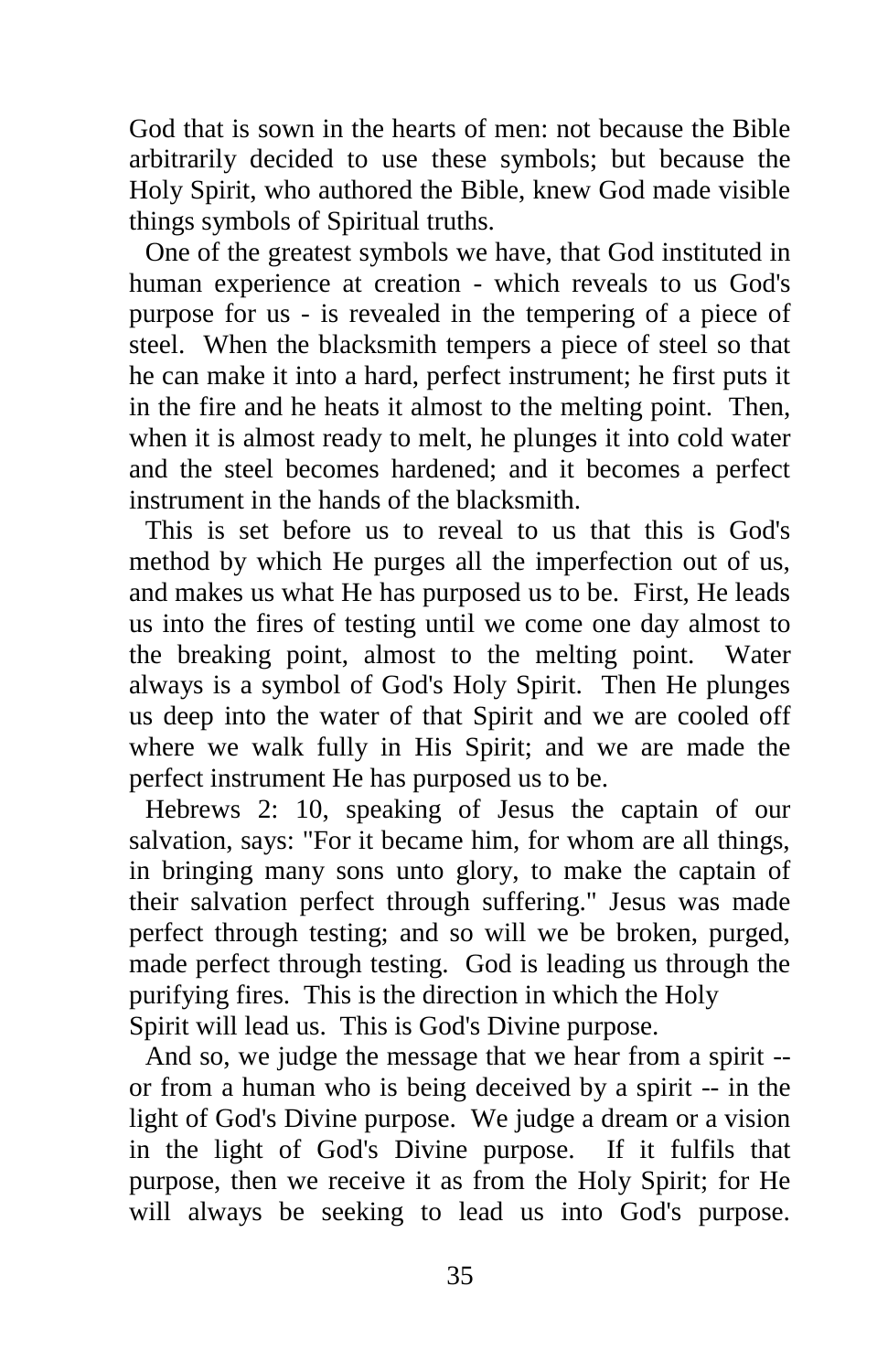Demon spirits will be seeking to lead us away from God's purpose.

And then last, the highest form of guidance that God is bringing forth in these last days is Body Ministry. In the process of our Christian growth we go through three stages. The first one, when we first become Christians we don't feel that we can be led by the Holy Spirit at all, by ourselves. We feel that we must depend on our minister, our denomination; and so we lean completely upon the arm of flesh.

Then we receive the baptism of the Holy Spirit and we begin to walk in the Spirit; and we discover, through having our own spiritual experience, that the Spirit will speak to us and guide us. Then, if we are not careful, we go through another stage in which we get the idea, "Well, I've got the Holy Spirit and the Holy Spirit and I are enough. I don't need anybody."

This will get us into trouble after awhile, and we will come to the third stage, the higher stage in our spiritual growth; where we recognize that we are members of the Body of Christ, and that Christ ministers to His Body through His Body. And at this point we will recognize that we need to move in conjunction with the rest of the Body. Then, when we receive a guidance we're not sure of, we will seek out other members of the Body whom God speaks to in dreams and visions, and ask them to inquire of the Lord. Or, if there are none such in our assembly we will pick out good, earnest brethren who are mature in the things of the Lord; and we will ask them to go and pray and seek the Lord's guidance, that He might speak to them and see whether God confirms to him that this guidance that we feel we've gotten is from the Lord. It is only in moving forward in conjunction with the Body that we are going to be able to go in and possess the land that God has provided for us**,** in the face of Satan's resistance.

 If Moses had run out ahead of the rest of Israel, and tried to go into Canaan land by himself, two things would have happened. First, he would have gotten out of the will of God